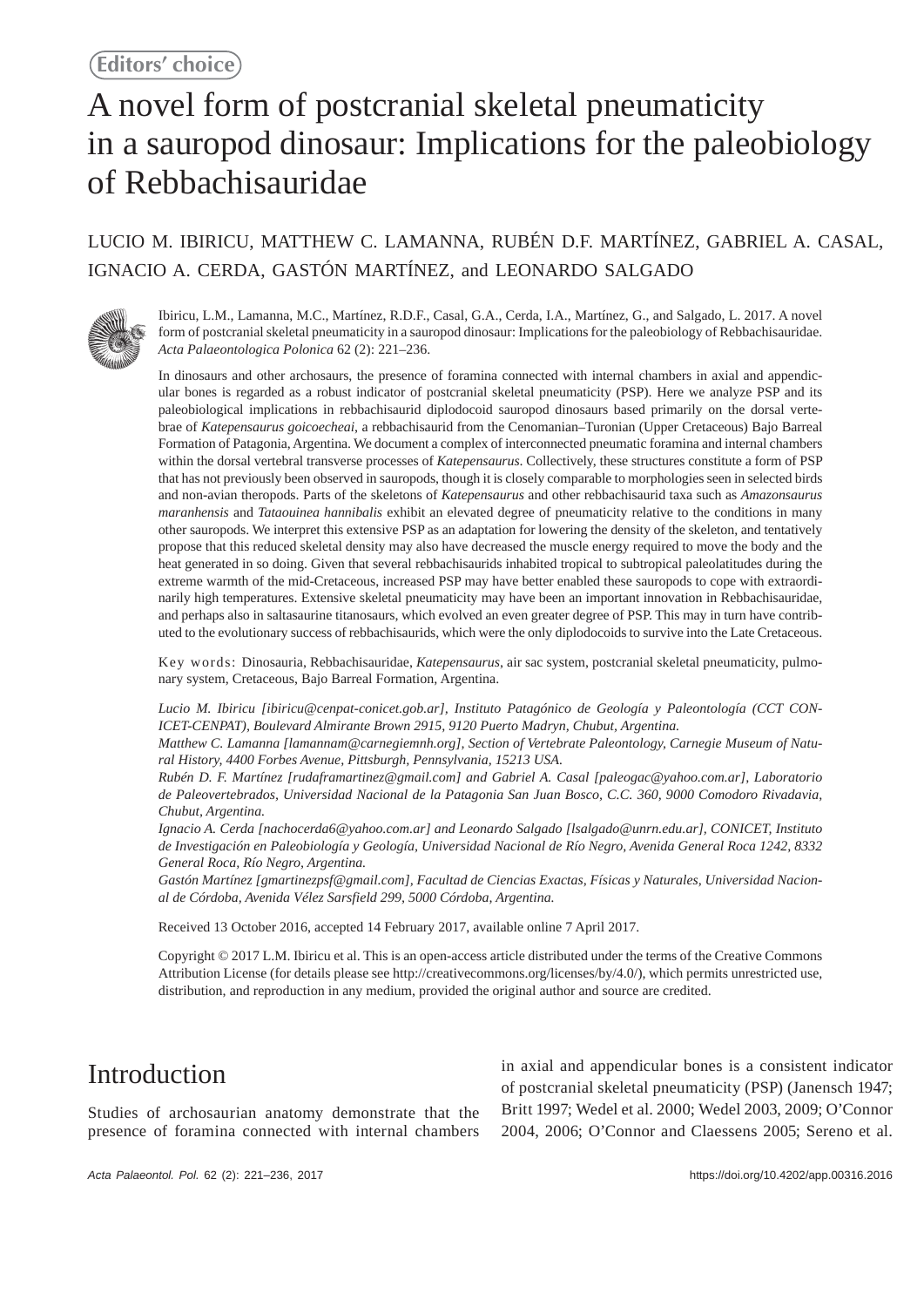

Fig. 1. **A**. Simplified phylogeny of Diapsida showing position of Rebbachisauridae and both components of the rebbachisaurid Extant Phylogenetic Bracket sensu Witmer 1995 (Crocodylia and Aves). Rectangle indicates absence of postcranial pneumaticity; triangles indicate presence of postcranial pneumaticity. **B**. Hypothesized osteological correlates of pneumatic and other soft tissue structures in archosaurian vertebrae (based on O'Connor 2006).

2008; Cerda et al. 2012; Fanti et al. 2013; Fig. 1). PSP occurs in several ornithodiran archosaur clades (i.e., Pterosauria and some groups within Dinosauria, such as Theropoda and Sauropoda; see Claessens et al. 2009; Butler et al. 2012); therefore, the tendency to pneumatize postcranial bones may constitute a synapomorphy of Ornithodira (O'Connor and Claessens 2005). Birds are the only extant vertebrates to display PSP, which originates from the pulmonary air sac system and lungs (O'Connor 2006; Wedel 2009). Birds are also unique among modern vertebrates in the heterogeneous architecture of their respiratory system (Duncker 1972; O'Connor 2004; Perry and Sander 2004). The lungs, which are fixed on the dorsal portion of the body cavity and attached to the thoracic vertebrae, are comparatively rigid structures that are united to a series of thin-walled air sacs by intrapulmonary bronchi (O'Connor 2004). One single (the clavicular) and four paired (the cervical, anterior and posterior thoracic, and abdominal) air sacs are recognized in most birds, although a minority of avian species deviate from this pattern (Duncker 1972; Wedel 2003; O'Connor 2004). The pneumatic diverticula (a network of epithelial "connector structures" that originate from the lungs and air sacs and insert in the walls of soft tissues and bones [O'Connor 2006]) have been divided into four categories: visceral, intermuscular, subcutaneous, and intraosseous (O'Connor 2004). Intraosseous diverticula arising from the cervical air sacs pneumatize the cervical vertebrae and ribs and the anterior thoracic vertebrae, whereas diverticula from the abdominal air sacs pneumatize the posterior thoracic, sacral, and caudal vertebrae plus the pelvic girdle and hind limbs (O'Connor and Claessens 2005; O'Connor 2006). The pectoral girdle and forelimbs are pneumatized by diverticula from the clavicular air sac, whereas some thoracic vertebrae and ribs are pneumatized by the lung itself. Diverticula from the anterior thoracic air sacs often pneumatize the

sternum and sternal ribs, but the posterior thoracic air sacs do not pneumatize bones (Duncker 1972; Perry et al. 2011). Functionally, PSP has frequently been regarded as a weight-reducing specialization in large-bodied and/or flying avian taxa (e.g., O'Connor 2004, 2009; Benson et al. 2012). Air sacs and their respective diverticula are also generally associated with the following functions in birds: ventilation, buoyancy, vocalization, and display (Wedel 2003, 2006; Henderson 2004; Perry et al. 2009).

Rebbachisauridae is a clade of small to medium-sized, morphologically peculiar diplodocoid sauropod dinosaurs known from the Early and mid-Cretaceous of Europe, South America, and Africa. Previous works have attempted to elucidate the paleobiology of rebbachisaurids based on the skeletal anatomy of these unusual sauropods (e.g., Apesteguía 2005; Sereno and Wilson 2005; Sereno et al. 2007; Apesteguía et al. 2010; Fanti et al. 2013, 2015; Wilson and Allain 2015; Paulina Carabajal et al. 2016). Nevertheless, many aspects of rebbachisaurid paleobiology remain poorly understood, a circumstance that is due in large part to the highly incomplete nature of most fossils of these dinosaurs (Ibiricu et al. 2012). Although PSP has been described in members of various sauropod lineages, particularly by Wedel (2003), rebbachisaurids have received comparatively little attention in this regard (but see Fanti et al. 2013, 2015).

*Katepensaurus goicoecheai* (Ibiricu et al. 2013a, 2015) is a recently-named rebbachisaurid that was recovered from an exposure of the Cenomanian–Turonian (Upper Cretaceous) Bajo Barreal Formation in the Cañadón de Las Horquetas on the Estancia Laguna Palacios in Chubut Province, central Patagonia, Argentina. *Katepensaurus*, the southernmost-known rebbachisaurid taxon, was recently assigned to the subclade Limaysaurinae (Ibiricu et al. 2015); however, Fanti et al.'s (2015) phylogenetic analysis recovered this taxon as a member of Rebbachisaurinae (= Nigersaurinae; see Wilson and Allain 2015). Here, we analyze rebbachisaurid PSP and its paleobiological implications, based primarily on the dorsal vertebrae of *Katepensaurus*. Most notably, we document and describe a form of PSP—pneumatic chambers connected to foramina within the dorsal vertebral transverse processes—that has not previously been observed in sauropods.

*Institutional abbreviations.*—MMCH, Museo Municipal "Ernesto Bachmann", Villa El Chocón, Neuquén Province, Argentina; MOZ-Pv, Museo Provincial de Ciencias Naturales "Prof. Dr. Juan A. Olsacher", Colección de Paleovertebrados, Zapala, Neuquén Province, Argentina; UNPSJB-PV, Universidad Nacional de la Patagonia San Juan Bosco Laboratorio de Paleovertebrados, Comodoro Rivadavia, Chubut Province, Argentina.

*Other abbreviations.*—Mh, maximum height of the fossa; Ml, maximum length of the fossa; PP, Pneumaticity Profile; PSP, postcranial skeletal pneumaticity.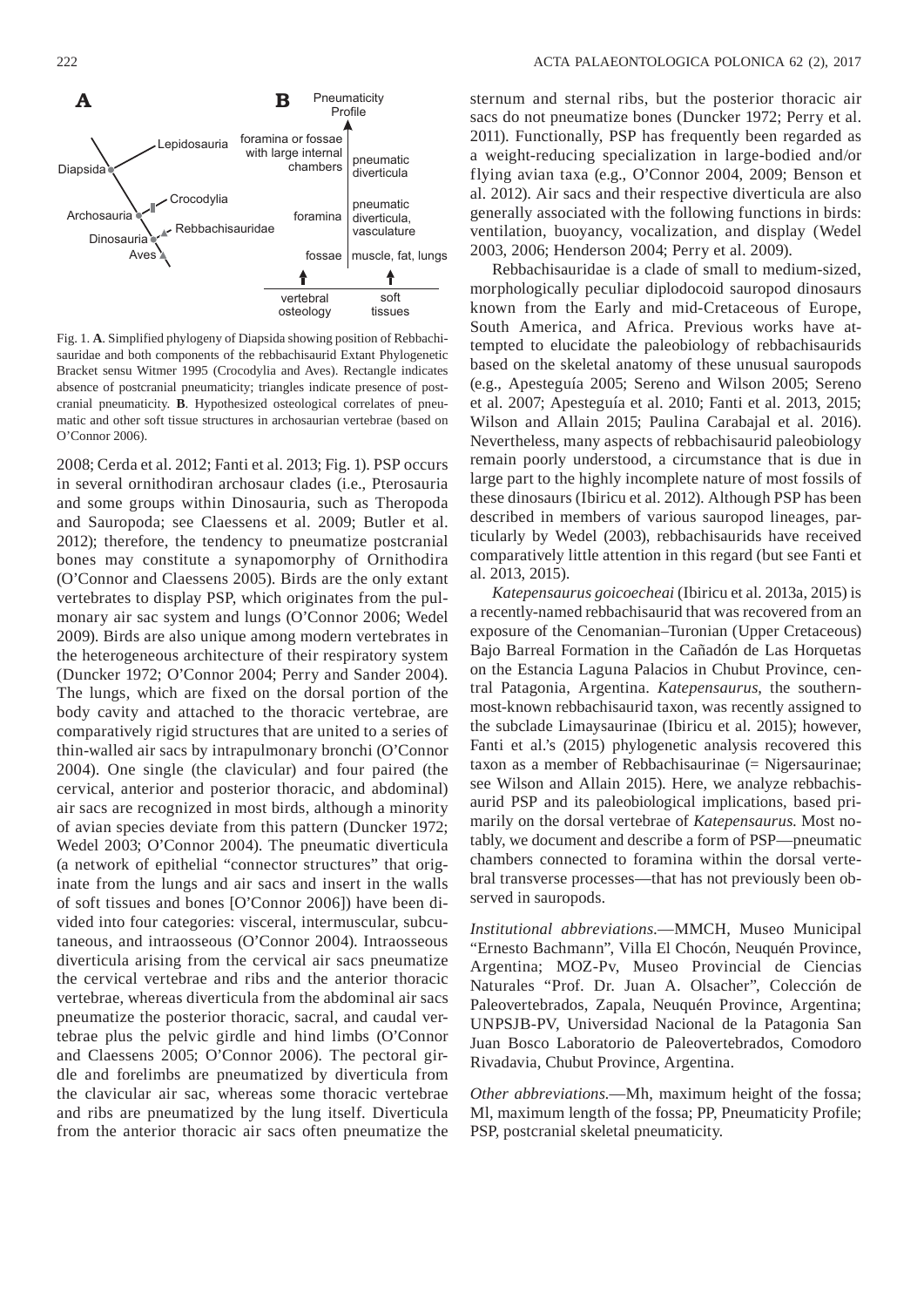

Fig. 2. Dorsal vertebrae of the rebbachisaurid sauropod *Katepensaurus goicoecheai* Ibiricu, Casal, Martínez, Lamanna, Luna, and Salgado, 2013a from the Cenomanian–Turonian Bajo Barreal Formation of Chubut Province, Argentina. **A**. UNPSJB-PV 1007/13, partial anterior dorsal vertebra in left lateral view. **B**. UNPSJB-PV 1007/12, partial anterior to middle dorsal vertebra in dorsal view (B<sub>2</sub>), detail of right laterodiapophyseal fossa in dorsal view (B<sub>1</sub>). **C**. UNPSJB-PV 1007/4, middle or posterior dorsal vertebra in right lateral view (dashed lines indicate approximate margins of laterodiapophyseal fenestra). **D**. UNPSJB-PV 1007/5, middle or posterior dorsal vertebra in right lateral view  $(D_1)$ , detail of right laterodiapophyseal fenestra in right posterolateral view  $(D_2)$ . Arrows indicate hypothesized pneumatic structures.

# Material and methods

We studied the holotypic partial skeleton of *Katepensaurus goicoecheai* (UNPSJB-PV 1007) from the Cenomanian– Turonian (early Late Cretaceous) of central Patagonia (Lower Member of the Bajo Barreal Formation, Golfo San Jorge Basin, Chubut Province, Argentina) (Ibiricu et al. 2013a, 2015; Figs. 2–8). We examined the specimen firsthand. Furthermore, we subjected three dorsal vertebrae of the *Katepensaurus* holotype to computed tomographic (CT) scanning to evaluate their internal structures. The scans were performed at the Instituto del Diagnóstico del Este del Chubut, in Puerto Madryn, Chubut Province, Argentina, and at the Sanatorio Asociación Española S.M. in Comodoro Rivadavia, also in Chubut. Because of their relatively good preservation, the vertebrae selected for scanning were UNPSJB-PV 1007/4, /5, and /12 (which are anterior to middle [UNPSJB-PV 1007/12] and middle to posterior [UNPSJB-PV 1007/4, /5] dorsal vertebrae, respectively). Images in DICOM format were imported in 3D Slicer (visualization software; www.slicer.org). Soft tissues such as ligaments, muscles, cartilage, and pneumatic diverticula are almost never directly preserved in the fossil record; however, such tissues often leave traces on bones. We utilized these osteological correlates as evidence to infer the presence of these soft tissues (following, for example, Witmer 1995).

We focused on the dorsal vertebrae of *Katepensaurus*  that exhibit the hypothesized pneumatic morphologies that are most relevant to this study (see Ibiricu et al. 2013a, 2015 for detailed descriptions and comparisons of these and other bones). The nomenclature of vertebral fossae employed here is that of Wilson et al. (2011), whereas that of vertebral laminae is from Wilson (1999).

Histological sections of a dorsal rib of *Katepensaurus* (UNPSJB-PV 1007/28) were prepared, based on the methodology outlined by Chinsamy and Raath (1992), in the petrographic laboratory of the Universidad Nacional de San Luis, in San Luis, San Luis Province, Argentina. The sections were studied using a Nikon E400 petrographic polarizing microscope. Nomenclature and definitions of osteohistological structures are derived from Francillon-Vieillot et al. (1990) and Chinsamy-Turan (2005).

#### Results

Pneumatic dorsal vertebral structures in *Katepensaurus.*—The external osteological evidence for the presence of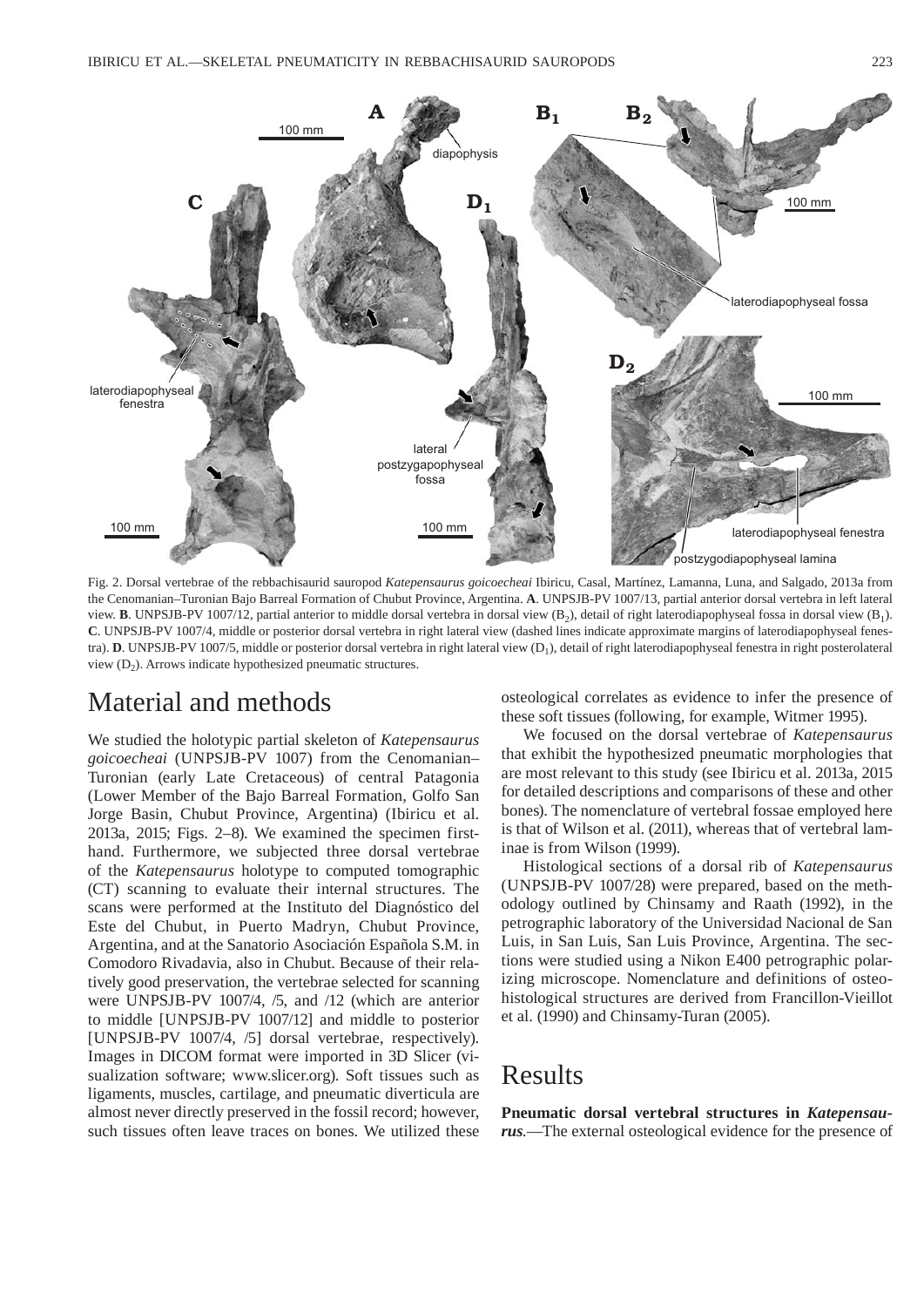

Fig. 3. Partial anterior to middle dorsal vertebra (UNPSJB-PV 1007/12) of the rebbachisaurid sauropod *Katepensaurus goicoecheai* Ibiricu, Casal, Martínez, Lamanna, Luna, and Salgado, 2013a from the Cenomanian–Turonian Bajo Barreal Formation of Chubut Province, Argentina*.* **A**. Computed tomography (CT)-based digital reconstruction in left anterolateral view. **B**. Axial CT "slice" in anterior view, with hypothesized pneumatic structures indicated by arrows. Note internal cavity in left diapophysis.

soft tissues in extinct animals such as sauropod dinosaurs includes vertebral fossae (including blind [= non-communicating] and communicating fossae), cortical foramina, grooves, sulci, rugosities, and bone excavations in general (O'Connor 2006; Organ 2006; Schwarz-Wings 2009). Recently, Ibiricu et al. (2015) described new fossils of *Katepensaurus goicoecheai*; among these are one anterior and two anterior to middle dorsal vertebrae (specimen numbers UNPSJB-PV 1007/13, /12, and /31, respectively; Figs. 2A, B, 3). In the anterior dorsal vertebra UNPSJB-PV 1007/13, the left lateral side of the centrum, which is the best preserved, is excavated by a well-defined fossa (i.e., a "pleurocoel" of many previous works). This fossa is ovate in outline and extends anteroposteriorly for approximately three-fourths the preserved length of the centrum (Ml, 87.9 mm; Mh, 50 mm). Closely comparable fossae are associated with pneumatic invasion by the pulmonary system in many extant birds (O'Connor 2004).

Both transverse processes of the anterior to middle dorsal vertebra UNPSJB-PV 1007/12 exhibit a deep, well-defined ovoid fossa that penetrates to the ventral floor of the bone (the laterodiapophyseal fossa of Ibiricu et al. 2015). The right laterodiapophyseal fossa of this vertebra has a Ml of 52.1 mm and a Mh of 24.8 mm. Furthermore, as shown by CT imagery, much of the interior of the left diapophysis of vertebra UNPSJB-PV 1007/12 is hollow (Fig. 3B). A laterodiapophyseal fossa is also present on the preserved left transverse process of another of the recently described *Katepensaurus* anterior to middle dorsal vertebrae, UNPSJB-PV 1007/31. Nevertheless, in this latter vertebra, the orientation and shape of the fossa differ from those in UNPSJB-PV 1007/12. These differences may be related to the distinct positions of these vertebrae along the dorsal column, since UNPSJB-PV 1007/12 is thought to be situated slightly more posteriorly in the sequence. However, these

distinctions might also be due to variation in the distribution and/or morphology of pneumatic diverticula and their associated osteological correlates independent of serial position. For instance, in the holotypic partial skeleton of the Tunisian rebbachisaurid *Tataouinea hannibalis*, the sacrum, caudal vertebrae, and ischia exhibit asymmetrical pneumatization, with the development of probable pneumatic features being more extensive on the left side of the animal than the right (Fanti et al. 2013, 2015). Moreover, in another sauropod group, saltasaurine titanosaurs, variation in the presence of fossae and foramina between specimens, vertebral sequences, and the left and right halves of individual vertebrae also appears to be related to the distribution of pneumatic diverticula and does not always vary systematically according to serial position (Zurriaguz and Álvarez 2014; Zurriaguz and Powell 2015). For example, the anterior caudal vertebrae of the saltasaurine *Neuquensaurus australis*  exhibit well-defined but often asymmetrical lateral fossae that were probably associated with pneumatic diverticula in this derived titanosaur (note, however, that blind fossae such as these do not constitute unambiguous evidence for the presence of such diverticula; O'Connor 2006; Ibiricu et al. 2013b; LMI personal observations). Comparable bilateral variation in probable pneumatic structures has also been documented in the caudal vertebrae of other neosauropods, such as apatosaurine diplodocids and the brachiosaurid *Giraffatitan brancai* (Wedel and Taylor 2013).

The *Katepensaurus* holotype also includes three middle to posterior dorsal vertebrae (UNPSJB-PV 1007/4–6; Ibiricu et al. 2013a, 2015; Figs. 2C, D, 4, 5). In UNPSJB-PV 1007/4, the lateral sides of the centrum are invaded by large, well-defined, ovate fossae ("pleurocoels") that extend anteroposteriorly for approximately half its length (Ml of the right fossa: 75.4 mm; Mh: 54.2 mm). The right fossa is rel-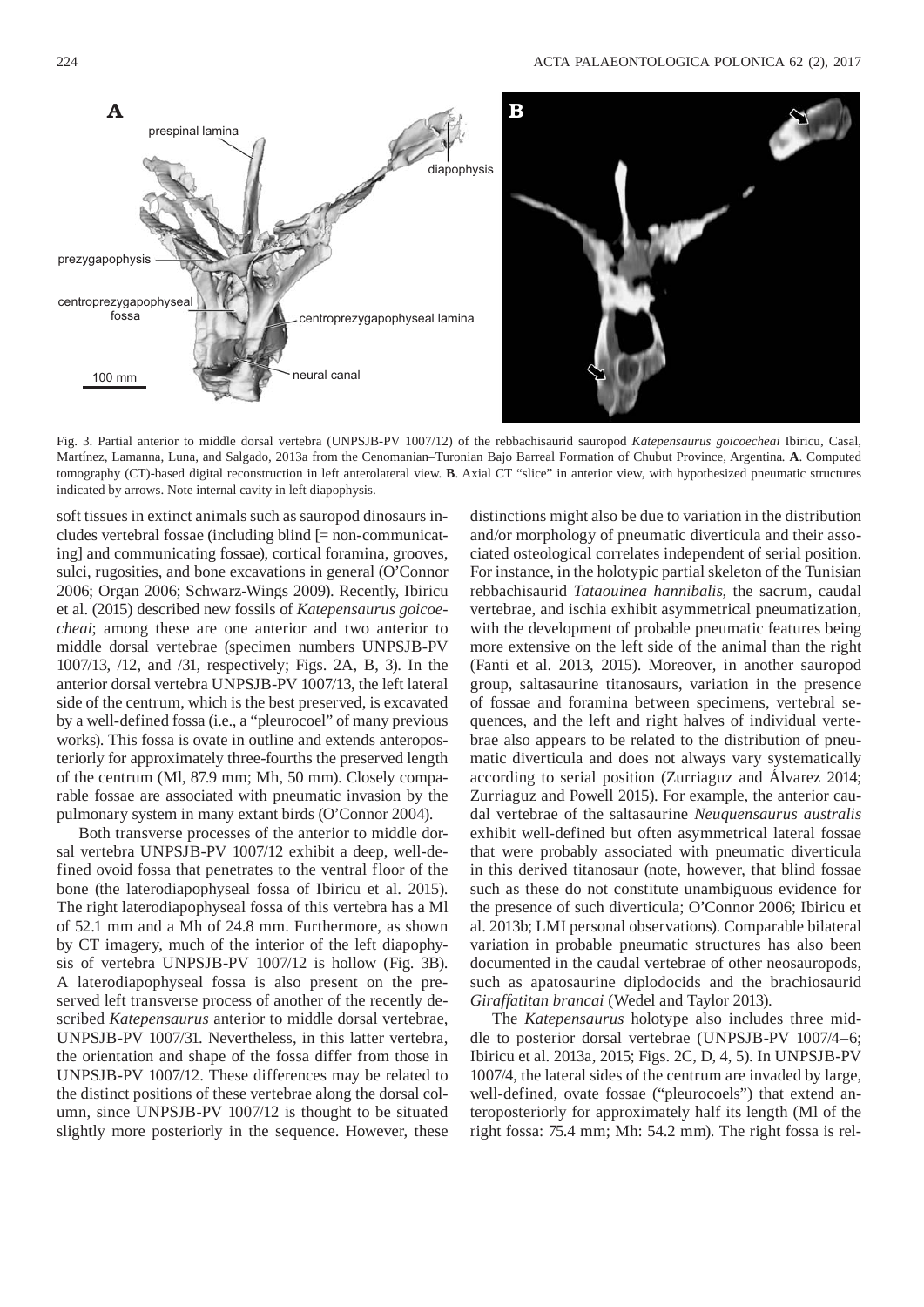

Fig. 4. Detail of the right transverse process of a middle or posterior dorsal vertebra (UNPSJB-PV 1007/5) of the rebbachisaurid sauropod *Katepensaurus goicoecheai* Ibiricu, Casal, Martínez, Lamanna, Luna, and Salgado, 2013a from the Cenomanian–Turonian Bajo Barreal Formation of Chubut Province, Argentina. **A**. Computed tomography (CT)-based reconstruction of the transverse process and diapophysis in posterior view, with black rectangle indicating location of axial CT "slice" shown in B. **B**. Axial CT "slice" showing intradiapophyseal chamber, with black and white arrowheads indicating cortical and trabecular tissues, respectively. Reconstruction of the transverse process and diapophysis in medial (**C**) and posterior (**D**) views. Black rectangle indicates location of sagittal CT "slice" shown in E. **E**. Sagittal CT "slice" through intradiapophyseal chamber.

atively deep and internally partitioned by a thin, dorsoventrally-oriented lamina. Similarly, although it is smaller and shallower, an ovate lateral fossa is present in the centrum of UNPSJB-PV 1007/5 (see Ibiricu et al. 2013a).

 Perhaps the most distinctive features of the middle to posterior dorsal vertebrae of *Katepensaurus* (UNPSJB-PV 1007/4–6) are the well-defined fenestrae in their transverse processes (the laterodiapophyseal fenestrae of Ibiricu et al. 2013a). These fenestrae pierce completely through the transverse processes. Although, at first glance, these structures might appear to be taphonomic artifacts, they certainly are not, as evidenced by their smooth, undamaged margins as well as their occurrence in all known middle to posterior dorsal vertebrae of the *Katepensaurus* holotype (see Ibiricu et al. 2013a). Neural arch perforations have occasionally been documented in other sauropod presacral vertebrae as well; for example, in the neural arch pedicels of dorsal vertebrae of the Spanish rebbachisaurid *Demandasaurus dar-* *wini* (Torcida Fernández-Baldor et al. 2011: fig. 9a, c), in the anterior centroparapophyseal laminae of dorsal vertebrae of *Giraffatitan* (Taylor 2009), and in cervical vertebral neural spines of the giant titanosauriform *Sauroposeidon proteles* (Wedel et al. 2000: figs. 6, 9). Nevertheless, among sauropods, fenestrae that penetrate through the dorsal vertebral transverse processes are presently unique to *Katepensaurus*. The right laterodiapophyseal fenestra of UNPSJB-PV 1007/5 has a Ml of 84.8 mm and a Mh of 24.4 mm. Interestingly, and as revealed by CT images, this fenestra is united directly to a pneumatic chamber within the distal (i.e., lateral) end of the transverse process, which is here termed the intradiapophyseal chamber (Fig. 4; see also Discussion). Most of the intradiapophyseal chamber is surrounded by solid but relatively thin cortical bone; however, trabecular bone is present at the distal end of the chamber. As observed in and reconstructed from CT images, the intradiapophyseal chamber extends to the distal end of the transverse process, which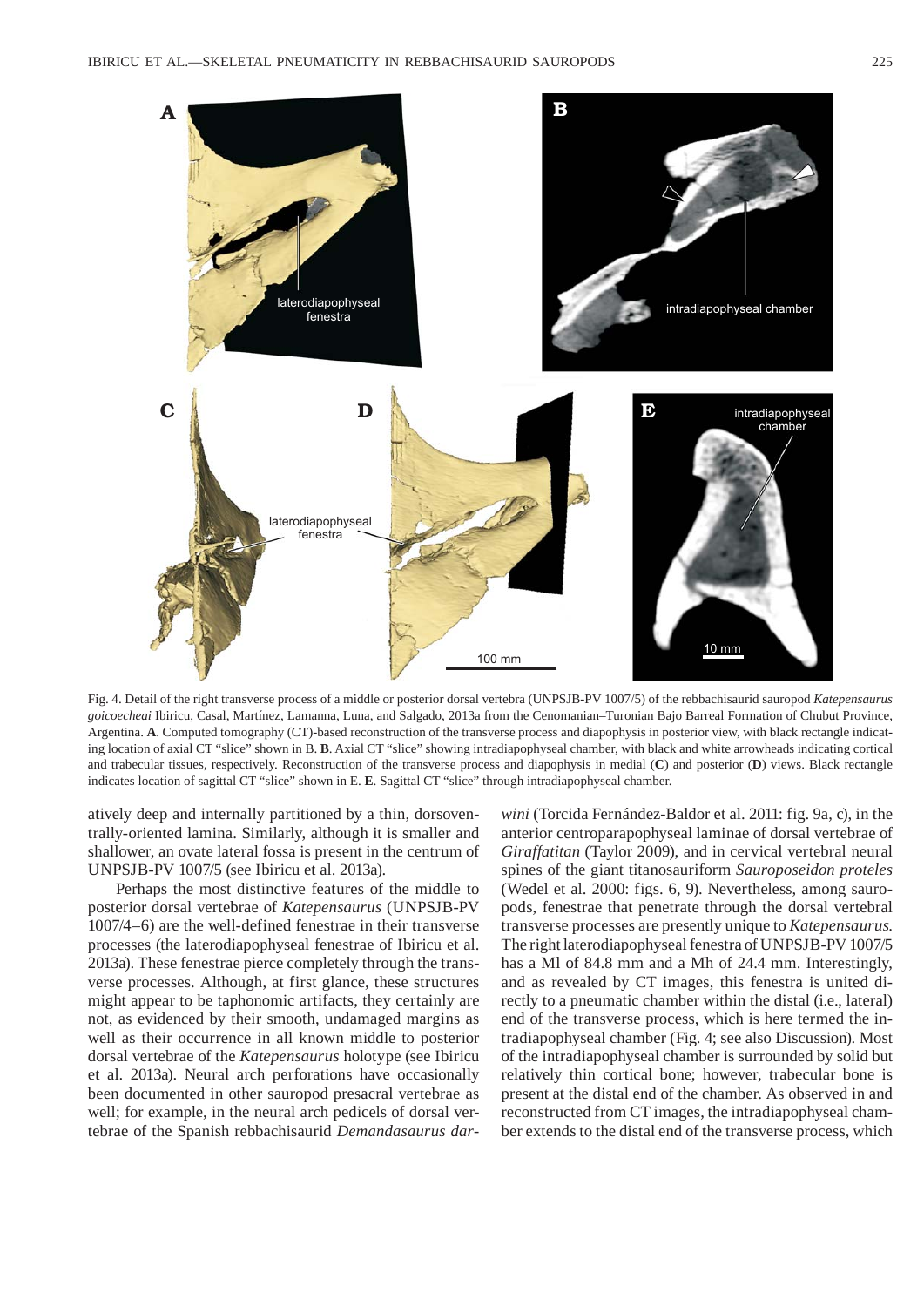

Fig. 5. Computed tomography-based visualizations of middle to posterior dorsal vertebra (UNPSJB-PV 1007/4) of the rebbachisaurid sauropod *Katepensaurus goicoecheai* Ibiricu, Casal, Martínez, Lamanna, Luna, and Salgado, 2013a from the Cenomanian–Turonian Bajo Barreal Formation of Chubut Province, Argentina. **A**. Three-dimensional digital model in right posterolateral view. **B**. Sagittal section (anterior to left) with arrows indicating internal cavities hypothesized as pneumatic structures.

is eroded. This pneumatic structure is dorsoventrally taller laterally than it is medially, and exhibits a total internal Ml of 58.8 mm, a Mh of 23.7 mm, and a maximum anteroposterior width of 18.5 mm (Fig. 4). The estimated volume (from the distal [= lateral] end of the laterodiapophyseal fenestra to that of the transverse process, which in turn, represents the reconstructed air space) of the chamber is 20 534 mm<sup>3</sup>  $(= 20.534 \text{ cm}^3).$ 

In the vertebra UNPSJB-PV 1007/4, the posterior centroparapophyseal and posterior centrodiapophyseal laminae delimit the deep parapophyseal centrodiapophyseal fossa. This fossa is subdivided by two accessory laminae, the dorsal and ventral parapophyseal centrodiapophyseal fossa laminae of Ibiricu et al. (2013a). The lateral surfaces of the neural arch also exhibit deep, ovoid cavities, the postzygapophyseal centrodiapophyseal fossa and the parapophyseal centroprezygapophyseal fossa. In UNPSJB-PV 1007/5, there are also well-defined, rounded fossae placed lateral to the articular facets of the postzygapophyses (the lateral postzygapophyseal fossae of Ibiricu et al. 2013a). The right lateral postzygapophyseal fossa of UNPSJB-PV 1007/5 has a Ml of 31.2 mm and a Mh of 19.5 mm.

The middle to posterior dorsal vertebral neural spines display wide, bilateral fossae, the prezygapophyseal spinodiapophyseal and spinopostzygapophyseal lamina fossae. These shallow fossae exhibit flat "floors". The lateral spinopostzygapophyseal lamina separates the comparatively mediolaterally narrow, dorsomedially positioned spinopostzygapophyseal lamina fossa from the wider, ventrolaterally situated postzygapophyseal spinodiapophyseal fossa (see Ibiricu et al. 2013a).

In sum, the dorsal vertebral sequence of *Katepensaurus*  includes anterior to middle dorsals with laterodiapophyseal fossae (i.e., UNPSJB-PV 1007/12, 31) and middle to posterior dorsals with laterodiapophyseal fenestrae (UNPSJB-PV 1007/4–6). Stated another way, the anterior to middle dorsal vertebral transverse processes of *Katepensaurus* are excavated by fossae, whereas the more posterior dorsal transverse processes are pierced by fenestrae (see Ibiricu et al. 2015). Moreover, the system of fossae in the dorsal vertebral neural arches is well-developed.

**Histological context and ontogenetic assessment**.—To assess the minimum ontogenetic age of the *Katepensaurus* type specimen, a transverse histological thin section was taken from a dorsal rib (UNPSJB-PV 1007/28). Although the ontogenetic stages of sauropod specimens have usually been deduced from long bone histology (e.g., Klein and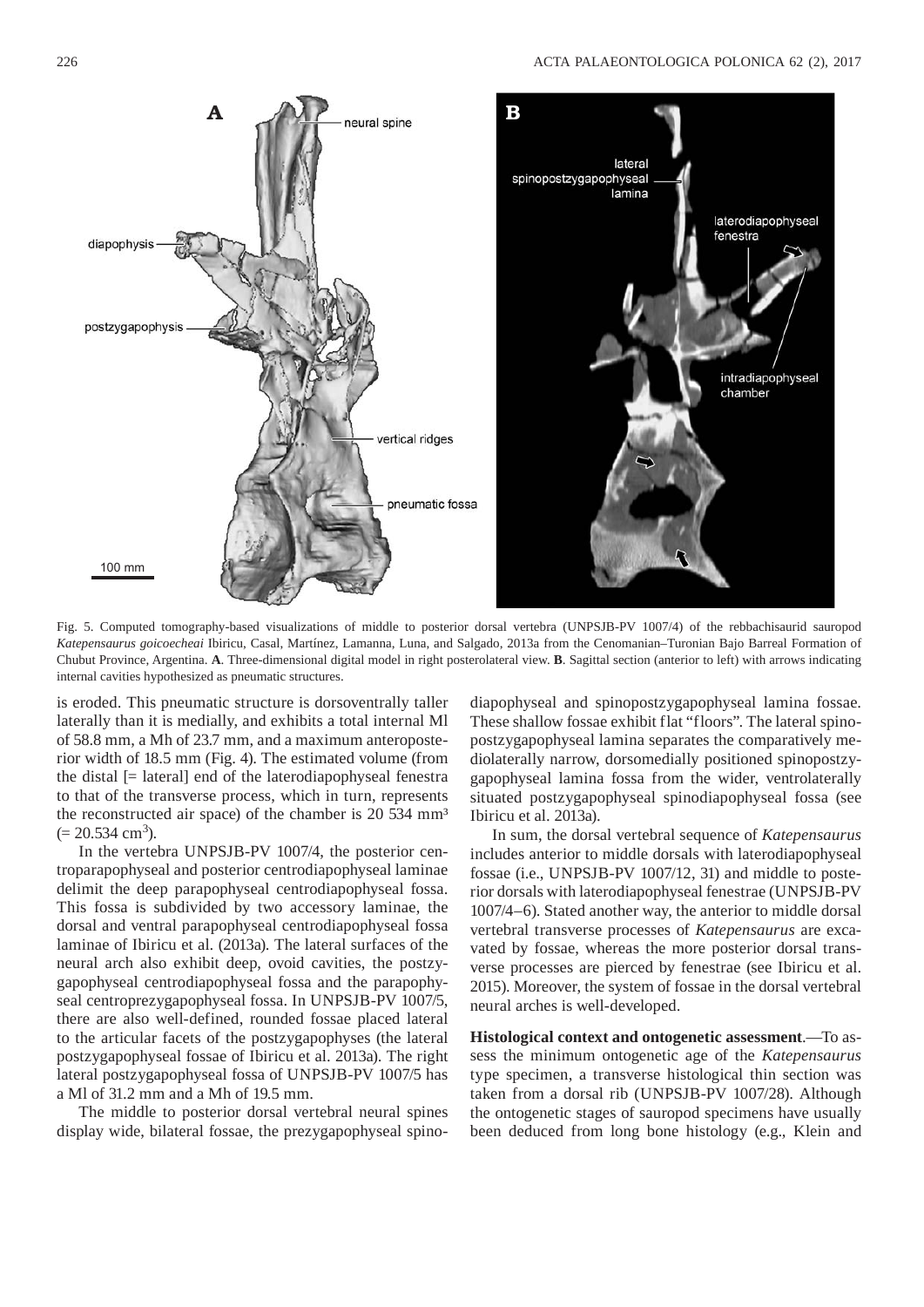

Fig. 6. Histology of a dorsal rib (UNPSJB-PV 1007/28) of the holotype of the rebbachisaurid sauropod *Katepensaurus goicoecheai* Ibiricu, Casal, Martínez, Lamanna, Luna, and Salgado, 2013a from the Cenomanian–Turonian Bajo Barreal Formation of Chubut Province, Argentina. **A**. Complete cross section of the rib sampled for histology. **B**. Detail of the dense Haversian bone in the cortex. **C**. General view of fibrolamellar bone tissue. **D**. Detail of fibrolamellar bone tissue. Note the abundance of longitudinally oriented vascular spaces in C and D. **E**. Four of the seven growth marks preserved in the primary bone tissue (indicated by arrowheads).

Sander 2008), dorsal ribs have recently been demonstrated to be useful for at least minimum age estimation (Waskow and Sander 2014).

The rib has a relatively thick cortex that surrounds a small marrow cavity that is filled with cancellous bone (Fig. 6A). There is no evidence of pneumatic cavities. The perimedullary cortex gradually transforms into cancellous bone. The inner cortex is highly remodeled, exhibiting several generations of secondary osteons (Fig. 6B). This remodeling is clearly more pronounced on one side of the rib, in which secondary osteons reach the outer cortex. Primary bone consists of well-vascularized fibrolamellar bone tissue (Fig. 6C). Primary osteons are mostly longitudinally oriented (Fig. 6D). Osteocyte lacunae are rounded or slightly elongate. Sharpey's fibers are mostly observed on both the anterior and posterior regions of the rib. Fibrolamellar bone is interrupted by growth marks (annuli and lines of arrested growth; i.e., LAGs) (Fig. 6E). Seven growth marks are evident from the innermost cortex to the periosteal surface. Spacing between concentric growth marks diminishes moderately towards the periphery. There are no significant changes in the intrinsic fiber orientation and the density of vascular spaces in the outer cortex.

Based on the number of growth marks, we interpret a minimum age of seven years for the *Katepensaurus* holotype. Furthermore, judging from the absence of a strong decrease in the spacing of the peripheral growth marks, we infer that the individual represented by this specimen died during an active phase of growth; in other words, that the *Katepensaurus* holotype was not fully grown when it died.

### Discussion

**Reconstruction of rebbachisaurid pulmonary anatomy***.*—The axial skeleton of *Katepensaurus* displays a suite of hypothesized pneumatic features that are, in most respects, comparable to those seen in other rebbachisaurid taxa. For instance, the dorsal vertebral centra of this Patagonian form are excavated by well-defined lateral fossae ("pleurocoels"), a feature that is shared with many other sauropods, including all other rebbachisaurids for which this part of the skeleton has been described (i.e., *Amazonsaurus maranhensis*, Carvalho et al. 2003, *Comahuesaurus windhauseni*, Carballido et al. 2012, *Demandasaurus darwini*, Torcida Ferná ndez-Baldor et al. 2011, *Histriasaurus boscarollii*, Dalla Vecchia 1999, *Limaysaurus tessonei*, Calvo and Salgado 1995, *Nigersaurus taqueti*, Sereno et al. 2007, *Nopcsaspondylus alarconensis*, Nopcsa 1902; Apesteguía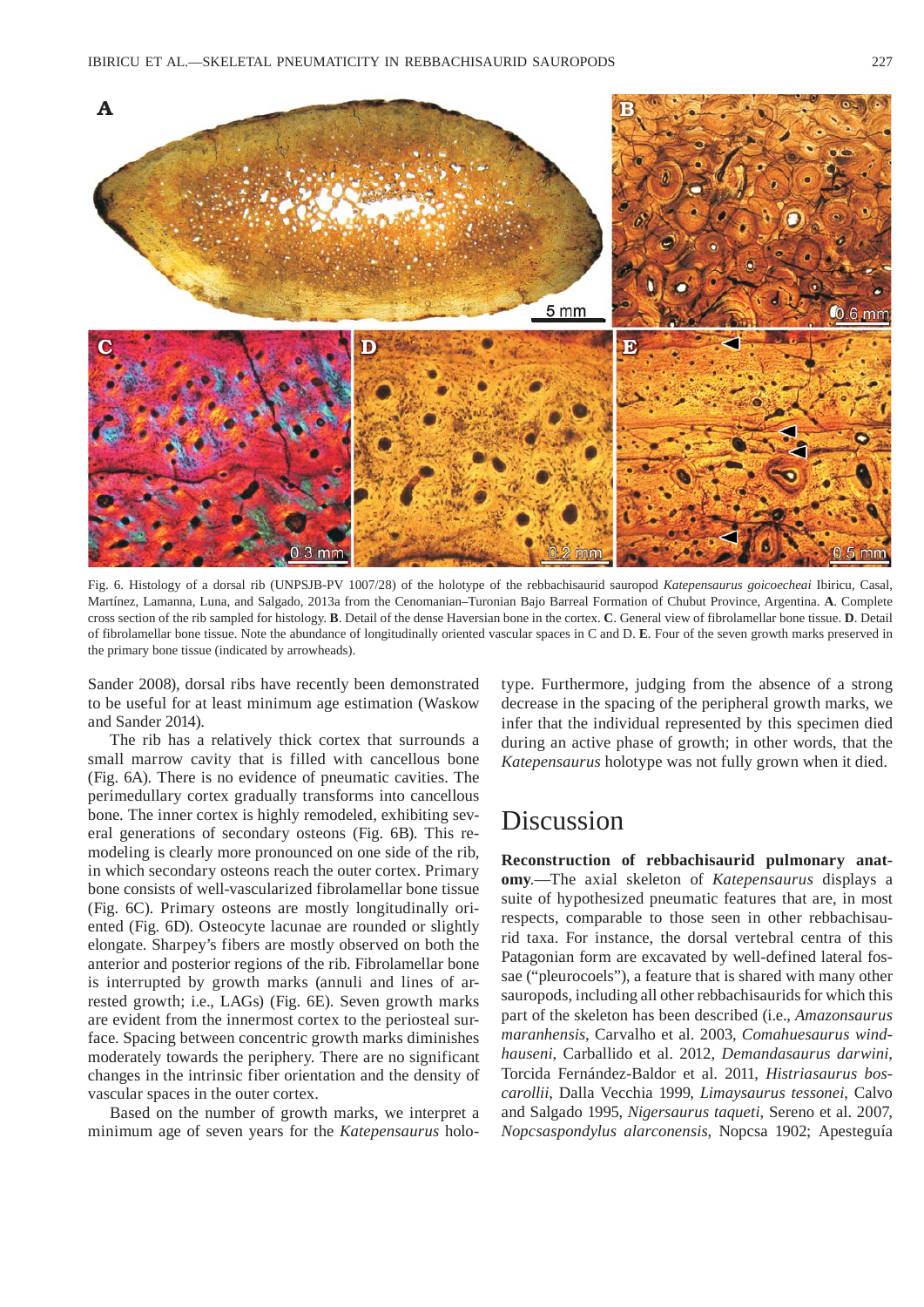

Fig. 7. Cervical vertebrae of rebbachisaurid sauropod *Katepensaurus goicoecheai* Ibiricu, Casal, Martínez, Lamanna, Luna, and Salgado, 2013a from the Cenomanian–Turonian Bajo Barreal Formation of Chubut Province, Argentina. **A**. UNPSJB-PV 1007/1, anterior cervical vertebra in anterior (A1) and right ventrolateral (A2) views. **B**. UNPSJB-PV 1007/2, anterior cervical vertebra in right lateral view. **C**. UNPSJB-PV 1007/3, middle cervical vertebra in right lateral view. Lateral fossae of the centrum (hypothesized as pneumatic in origin) indicated by arrows.

2007, *Rebbachisaurus garasbae*, Wilson and Allain 2015, and several unidentified or unnamed forms, e.g., MMCH-Pv 49, Haluza et al. 2012, MOZ-Pv 1240, Salgado et al. 2012). Moreover, in *Katepensaurus*, the general morphology of the dorsal neural arches and their associated complex of laminae and fossae closely resembles those of other rebbachisaurids such as *Limaysaurus*, *Nopcsaspondylus*, *Rebbachisaurus*, and especially MMCH-Pv 49 (Apesteguía et al. 2010; Haluza et al. 2012). These neural arch fossae are probably related to the presence of pneumatic diverticula associated with the dorsal column. Evidence consistent with this hypothesis is present in the form of numerous, irregular foramina and fossae in the middle to posterior dorsal neural arches of *Rebbachisaurus* that Wilson and Allain (2015) regarded as pneumatic in origin. Additionally, Torcida Fernández-Baldor et al. (2011) documented the occurrence of foramina that penetrate entirely through the dorsal neural arch pedicels of the Spanish rebbachisaurid *Demandasaurus*, and

interpreted these as pneumatic structures as well. Torcida Fernández-Baldor et al. (2011) also reported evidence of pneumaticity in the area of the capitulotubercular web in dorsal ribs of *Demandasaurus*.

*Katepensaurus* offers additional, compelling evidence that the dorsal series of at least some rebbachisaurids was pneumatized by diverticula from the pulmonary system. As detailed above, the middle to posterior dorsal neural arches of this Patagonian taxon display features that have not been documented elsewhere within Sauropoda, most notably the laterodiapophyseal fenestrae and their associated intradiapophyseal chambers. As demonstrated by CT images, the right laterodiapophyseal fenestra of the middle to posterior dorsal vertebra UNPSJB-PV 1007/5 is united to the intradiapophyseal chamber, an internal cavity that extends to the distal (= lateral) end of the transverse process. The intradiapophyseal chamber is surrounded by solid cortical bone that terminates distally in trabecular bone (Fig. 4B).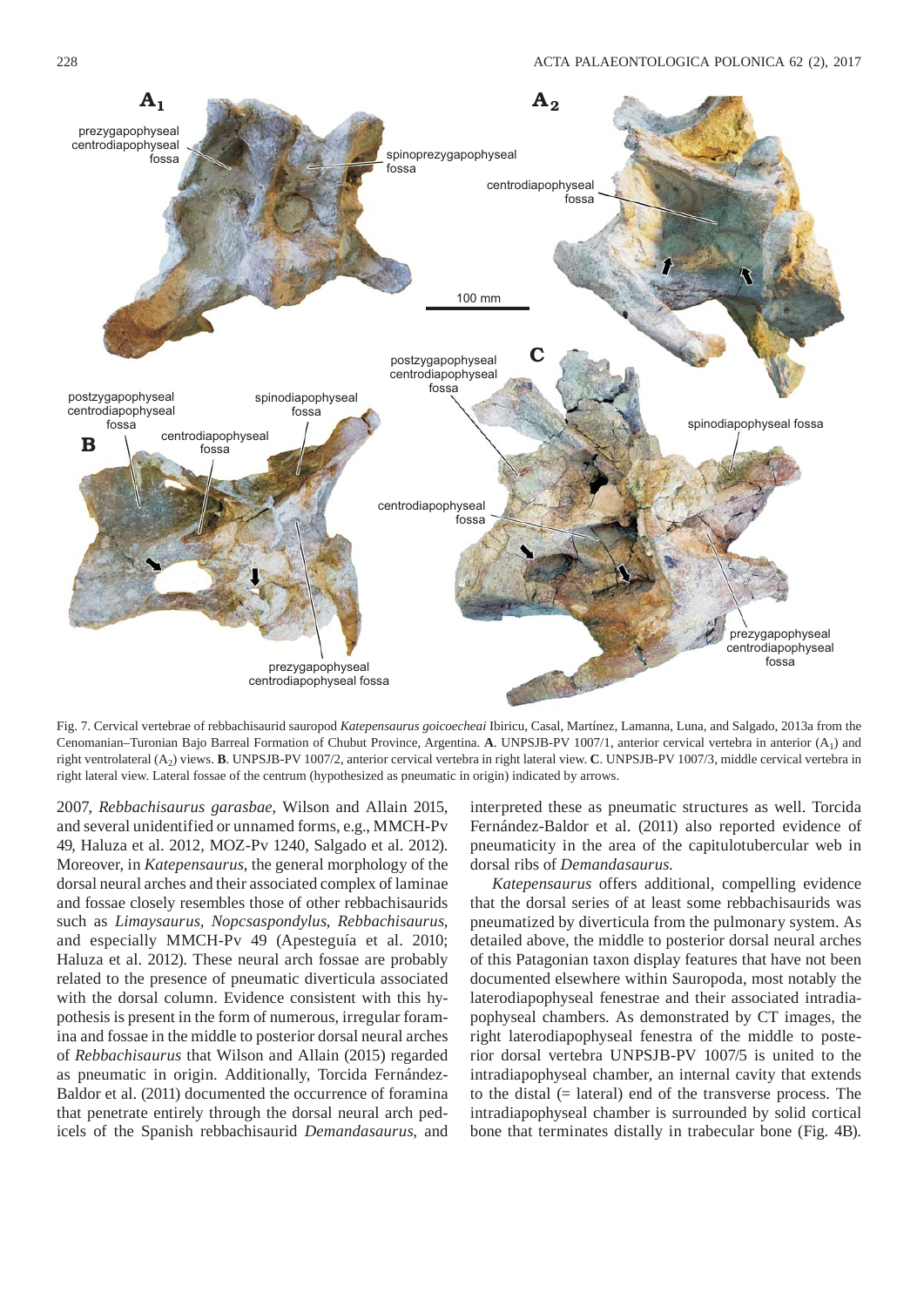Based on the PP concept, O'Connor (2006) concluded that the only unambiguous indicators of PSP (i.e., pneumatic invasion of postcranial bone) in fossil taxa are fossae or foramina that are connected to large internal chambers, such as those seen in the middle to posterior dorsal vertebral transverse processes of *Katepensaurus*. We therefore interpret the laterodiapophyseal fenestra–intradiapophyseal chamber complex as an unambiguous indicator that the dorsal transverse processes of this rebbachisaurid were pneumatized. Selected non-avian theropods (e.g., the abelisaurid *Majungasaurus crenatissimus*; see O'Connor 2007: fig. 9b) and extant birds (e.g., the wood duck *Aix sponsa*; see Fajardo et al. 2007) exhibit a comparable condition, i.e., internal pneumatic chambers connected to foramina in the transverse processes of presacral vertebrae. Following from the patterns of PSP observed in birds (O'Connor and Claessens 2005; O'Connor 2006), in *Katepensaurus*, the laterodiapophyseal fenestrae and associated intradiapophyseal chambers of the middle to posterior dorsal vertebrae would have accommodated diverticula from the lungs and/ or abdominal air sacs. Pneumatic invasion of the middle to posterior dorsal vertebrae by these pulmonary structures has also been hypothesized for other sauropods, such as the enigmatic neosauropod *Haplocanthosaurus priscus* (Wedel 2009) and the saltasaurine titanosaur *Saltasaurus loricatus* (Cerda et al. 2012).

Similarly, following from the PP concept, the laterodiapophyseal fossae present in the anterior to middle dorsal vertebral transverse processes of *Katepensaurus* may also be an indicator of pneumaticity. As demonstrated by CT imagery, much of the interior of the left diapophysis of the anterior to middle dorsal vertebra UNPSJB-PV 1007/12 is hollow, indicating the presence of an intradiapophyseal chamber (Fig. 3B). Unfortunately, the area that would have linked the left laterodiapophyseal fossa with the remainder of the transverse process is broken in this vertebra; therefore, it is not possible to definitively establish an internal connection between the fossa and chamber. However, assuming that, as seems likely, these fossae and chambers are indeed indicators of pneumatic invasion of the anterior to middle dorsal vertebrae of *Katepensaurus*, these vertebrae may have been pneumatized by diverticula from the lungs and/or cervical air sacs (as has also been hypothesized for this part of the skeleton in other sauropods, e.g., *Haplocanthosaurus*, *Saltasaurus*).

Although the focus of this study is the dorsal vertebrae, the holotype of *Katepensaurus* also includes cervical and caudal vertebrae. The cervical centra and neural arches of this rebbachisaurid are excavated by several deep, well-defined fossae (Fig. 7; see also Ibiricu et al. 2013a: figs. 3–5), as is also the case in all other rebbachisaurids for which cervical vertebrae have been described (i.e., *Cathartesaura anaerobica*, Gallina and Apesteguí a 2005, *Demandasaurus*, Torcida Fernández-Baldor et al. 2011, *Limaysaurus*, Calvo and Salgado 1995, *Nigersaurus*, Sereno et al. 2007, *Zapalasaurus bonapartei*, Salgado et al. 2006, and unidentified



Fig. 8. Anterior view of anterior caudal vertebrae of rebbachisaurid sauropod *Katepensaurus goicoecheai* Ibiricu, Casal, Martínez, Lamanna, Luna, and Salgado, 2013a from the Cenomanian–Turonian Bajo Barreal Formation of Chubut Province, Argentina. **A**. UNPSJB-PV 1007/7. **B**. UNPSJB-PV 1007/8. Hypothesized pneumatic fossae indicated by arrows.

or unnamed forms, e.g., MMCH-Pv 49, Haluza et al. 2012, MOZ-Pv 1248, Salgado et al. 2012, UNPSJB-PV 1005, Ibiricu et al. 2012). These fossae almost certainly represent pneumatic structures associated with the presence of diverticula from the cervical air sacs, as has been reconstructed for many other saurischians, including other sauropods and basal sauropodomorphs (e.g., Wedel 2006, 2007, 2009; Cerda et al. 2012; Yates et al. 2012).

The most complete anterior caudal vertebra of *Katepen saurus* (UNPSJB-PV 1007/7) exhibits a wing-like right transverse process, the anterior surface of which is excavated by a large prezygapophyseal centrodiapophyseal fossa. This fossa is divided by a well-developed lamina, the prezygapophyseal centrodiapophyseal fossa lamina (Fig. 8A; see also Ibiricu et al. 2013a). The caudal vertebral neural arches are also excavated by several fossae that differ in their degrees of development (e.g., the spinodiapophyseal and spinoprezygapophyseal fossae). Unfortunately, however, the caudal centra of this rebbachisaurid are all missing or incomplete; therefore, it is not possible to observe any potentially pneumatic features in these elements. Consequently, the evidence for pneumaticity in the caudal series of *Katepensaurus* is not as robust as it is for the dorsal vertebrae.

Nevertheless, other rebbachisaurid taxa provide more convincing evidence for the invasion of the tail skeleton by pneumatic diverticula. In the holotypic specimen of *Tataouinea*, for example, the first 17 caudal vertebrae were preserved in articulation (Fanti et al. 2015). Of these, the centra of caudals 1–6 exhibit lateral foramina (i.e., "pleurocoels"), whereas those of vertebrae 14–16 possess well-de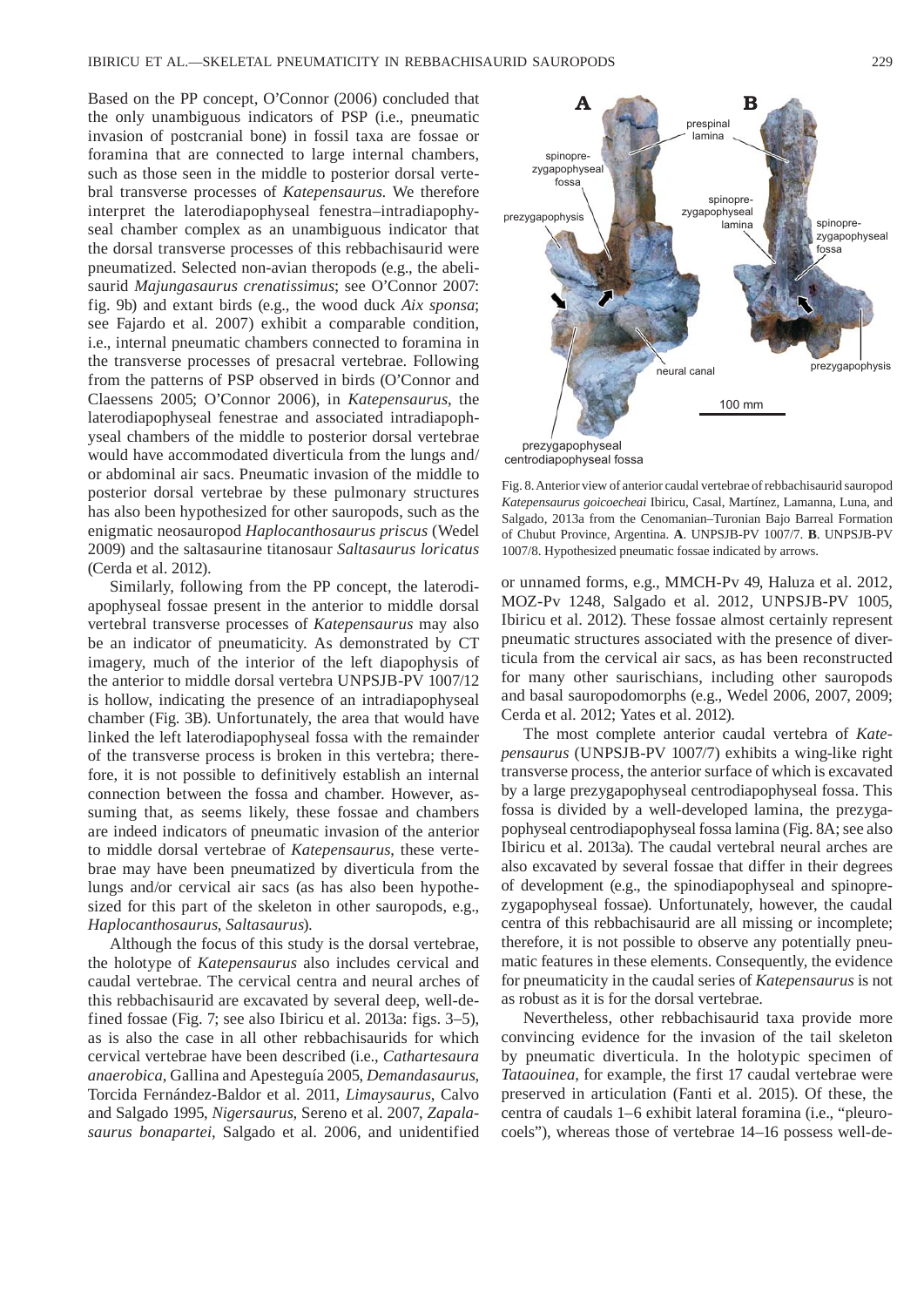fined lateral fossae. Interestingly, the centra of vertebrae 7–13 lack lateral foramina or fossae (see Fanti et al. 2013, 2015). Fanti et al. (2015) interpreted this suite of features as evidence of pneumatic invasion of the most anterior and several of the middle caudal centra, interrupted by a pneumatic hiatus in the centra of vertebrae 7–13. Comparable lateral foramina are present in anterior caudal centra of *Comahuesaurus* (Carballido et al. 2012: fig. 7a, b) and in UNPSJB-PV 580, a rebbachisaurid caudal vertebra from the Bajo Barreal Formation that probably represents the first or second in the sequence (Ibiricu et al. 2012); given its nearly identical provenance, it is possible that this latter element may be referable to *Katepensaurus*, though this is presently unclear (Ibiricu et al. 2013a, 2015). Probable pneumatic excavations have been reported in the caudal vertebrae of other rebbachisaurid specimens as well; for instance, Torcida Fernández-Baldor et al. (2011: fig. 11a) identified the prezygapophyseal centrodiapophyseal fossa of an anterior caudal of *Demandasaurus* as a "pneumatic depression", whereas Medeiros and Schultz (2004) and Mannion and Barrett (2013) noted lateral fossae in the centra of isolated rebbachisaurid anterior caudals from the mid-Cretaceous of Brazil and Morocco, respectively. As such, and based on the morphological patterns observed in extant birds, the caudal vertebrae of rebbachisaurids may well have been pneumatized by the posterior diverticula of the abdominal air sacs, as has also been proposed for *Haplocanthosaurus* (Wedel 2009), diplodocids and brachiosaurids (Wedel and Taylor 2013), and saltasaurine titanosaurs (Cerda et al. 2012), among other sauropods. Within Rebbachisauridae, at least *Rebbachisaurus* and *Tataouinea* display evidence of sacral pneumaticity as well (see Fanti et al. 2013, 2015; Wilson and Allain 2015).

Compelling evidence for the presence of abdominal air sacs in Rebbachisauridae occurs in the form of probable pneumatic structures in the pelves of selected members of the clade. Fanti et al. (2013, 2015) documented the existence of internal cavities in the pelvic elements of *Tataouinea*, specifically in several regions of the ilium (the preacetabular process, iliac blade, and pubic peduncle) and in most or all of the preserved parts of the ischium. These ischial cavities constitute a particularly persuasive indicator of PSP in that they are clearly connected to an external foramen (on the lateral side of the iliac peduncle of the ischium), thus satisfying all of the criteria specified in the Pneumaticity Profile of O'Connor (2006). Fanti et al. (2015: 39) also reported ischial pneumaticity in *Rebbachisaurus*, but this was not mentioned by Wilson and Allain (2015) in their detailed redescription of this taxon, so the condition in this animal remains unclear. Lastly, Carvalho et al. (2003) reported a pneumatic chamber in the region of the ischial peduncle of the ilium of *Amazonsaurus*. Significantly, most recent phylogenetic analyses that have included this taxon (e.g., Carballido et al. 2012; Mannion et al. 2012; Fanti et al. 2015; Ibiricu et al. 2015; Wilson and Allain 2015) have recovered it as the earliest-diverging rebbachisaurid, suggesting that

pelvic pneumaticity may be synapomorphic for, and therefore probably widespread within, this sauropod clade. In extant birds, only the abdominal air sacs pneumatize pelvic elements; consequently, the occurrence of pneumatic ilia and ischia in at least some rebbachisaurids strongly suggests that abdominal air sacs were present in these dinosaurs.

Taking all of the above into account, it is possible to generate a hypothetical reconstruction of the rebbachisaurid pulmonary system (Fig. 9A). In addition to lungs, there is convincing evidence of the existence of cervical and abdominal air sacs in these sauropods, with the most compelling indicators of the latter being the pneumatized caudal and pelvic elements of selected genera (e.g., *Tataouinea*, probably *Amazonsaurus*). Cervical and abdominal air sacs have also been hypothesized in a variety of other neosauropods, such as *Haplocanthosaurus* (Wedel 2009), diplodocids and brachiosaurids (Wedel and Taylor 2013), and saltasaurine titanosaurs (Cerda et al. 2012). The existence of these air sacs may therefore represent the plesiomorphic condition for Neosauropoda, and indeed (given the probable occurrence of these structures in theropod dinosaurs) possibly a much more inclusive clade (e.g., Saurischia) as well. There is, however, no evidence of clavicular air sacs in rebbachisaurids, in contrast to what has been observed in saltasaurines (Cerda et al. 2012).

It is interesting to note that, in several rebbachisaurid taxa, there are indications of an extraordinary degree of invasion of postcranial skeletal elements by pneumatic diverticula relative to the conditions in many other sauropods. This appears particularly pronounced in the thoracic and abdominal regions: for instance, uniquely among sauropods, *Katepensaurus* has laterodiapophyseal fossae/fenestrae and intradiapophyseal chambers in the dorsal vertebral transverse processes, *Demandasaurus* has presumably pneumatic foramina that pass through the middle to posterior dorsal neural arch pedicels (Torcida Fernández-Baldor et al. 2011), and *Rebbachisaurus* has an abundance of pneumatic foramina in the laminae of the middle to posterior dorsal neural spines (Wilson and Allain 2015). Further, *Amazonsaurus*, *Tataouinea*, and possibly *Rebbachisaurus* show evidence of pneumatized pelvic elements, a condition that, in sauropods, is otherwise seen only in a few somphospondylan titanosauriforms (see Cerda et al. 2012; Lamanna and Hasegawa 2014); pneumatic ischia are not definitively known elsewhere within Sauropoda. The potential implications of this extensive PSP are discussed below.

**Implications for rebbachisaurid paleobiology***.*—Although deciphering the paleobiological implications of the extensive PSP seen in rebbachisaurids is necessarily speculative, some tentative inferences may be made by examining the significance of postcranial pneumaticity in the closest extant relatives of sauropods, modern birds. In birds, PSP lessens the density of bones by filling their internal cavities with air rather than marrow. By lightening the skeleton in this way, PSP reduces the muscle energy required to power the body,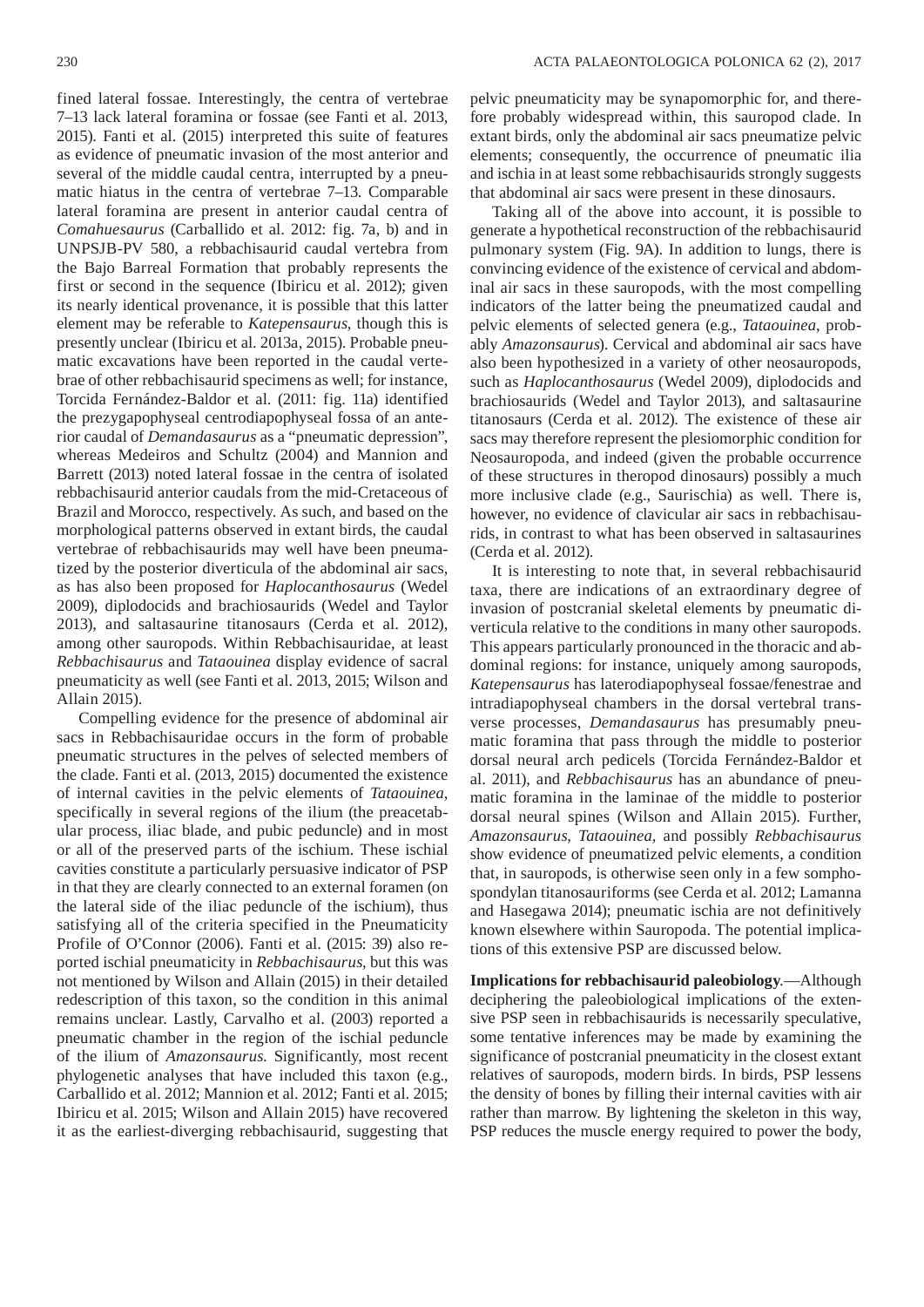

Fig. 9. Comparison of the reconstructed pulmonary systems of the sauropod clades Rebbachisauridae (Diplodocoidea) and Saltasaurinae (Titanosauria) in right lateral view. **A**. Reconstructed pulmonary anatomy of a generalized rebbachisaurid. Skeletal reconstruction based largely on *Nigersaurus taqueti* (Sereno et al. 2007: fig. 3a); pulmonary anatomy based on data presented herein, i.e., hypothesized osteological correlates of pneumaticity described in multiple rebbachisaurids, but primarily *Katepensaurus goicoecheai* (cervical and dorsal pneumaticity) and *Tataouinea hannibalis* (sacral, caudal, and pelvic pneumaticity). **B**. Reconstructed pulmonary anatomy of a saltasaurine (after Cerda et al. 2012: fig. 4a). Color coding of pulmonary structures is as follows: orange, lung; green, cervical air sac system; yellow, clavicular air sac system; blue, abdominal air sac system. Postcranial skeletal elements that are known to have been pneumatized are shown in gray; bones that were either apneumatic or for which this condition is uncertain are in white.

thereby decreasing metabolic energy consumption, which may in turn be allocated to other purposes such as locomotion and foraging (O'Connor 2009). It therefore seems reasonable to infer that the extensive PSP seen in *Katepensaurus* and other rebbachisaurids may have provided similar energetic benefits to these sauropods. Since sauropods were obviously nonvolant, the selective pressure to reduce skeletal density may have been minimal in comparison to this same pressure in flying birds. From an energetics standpoint, however, the capacity to pneumatize parts of the skeleton may have been beneficial even to large-bodied, ground-dwelling animals such as rebbachisaurids (O'Connor 2009). Furthermore, as it is well-known that the contraction of vertebrate skeletal muscle produces heat (e.g., Huxley 1974), decreasing the amount of muscle energy required to support and move the body may have also reduced the amount of heat generated during these activities. This may in turn have provided additional benefit to rebbachisaurids, in that many, if not all, of these animals inhabited exceedingly warm paleoenvironments. For example, the northern South American rebbachisaurid *Amazonsaurus* and the North African *Rebbachisaurus*  and *Tataouinea* lived at tropical to subtropical paleolatitudes during the Albian–Cenomanian (see paleogeographic reconstructions of these areas in Blakey 2008 and Seton et al. 2012), when global climates were exceptionally warm (Huber et al. 2002; Holz 2015); consequently, these sauropods would presumably have been routinely subjected to extraordinarily high temperatures (Fig. 10). *Katepensaurus*, though it comes from a higher paleolatitude, lived at approximately the Cenomanian–Turonian boundary—the time of the Cretaceous Thermal Maximum, one of the hottest intervals of the entire Phanerozoic (Clarke and Jenkyns 1999; Huber et al. 2002; Poulsen et al. 2003)—and therefore would likely have experienced greatly elevated temperatures as well.

The hypothesis that *Katepensaurus* frequently had to contend with extreme warmth is supported by reconstructions of its paleoenvironment. The holotype was recovered from an exposure of the Cenomanian–Turonian Bajo Barreal Formation on the Estancia Laguna Palacios in the Golfo San Jorge Basin of Chubut Province, Argentina. The Bajo Barreal Formation is interpreted as having been deposited by a low-sinuosity braided fluvial system (Rodríguez 1992; Figari et al. 1999; Umazano et al. 2008, 2012; Casal et al. 2013) and is notable for its abundance of paleosols. Since arid climatic conditions inhibit the formation of paleosols (Retallack 1988), these data suggest the existence of a humid paleoclimate in this region during the early Late Cretaceous (see Casal et al. 2016). Plant fossils provide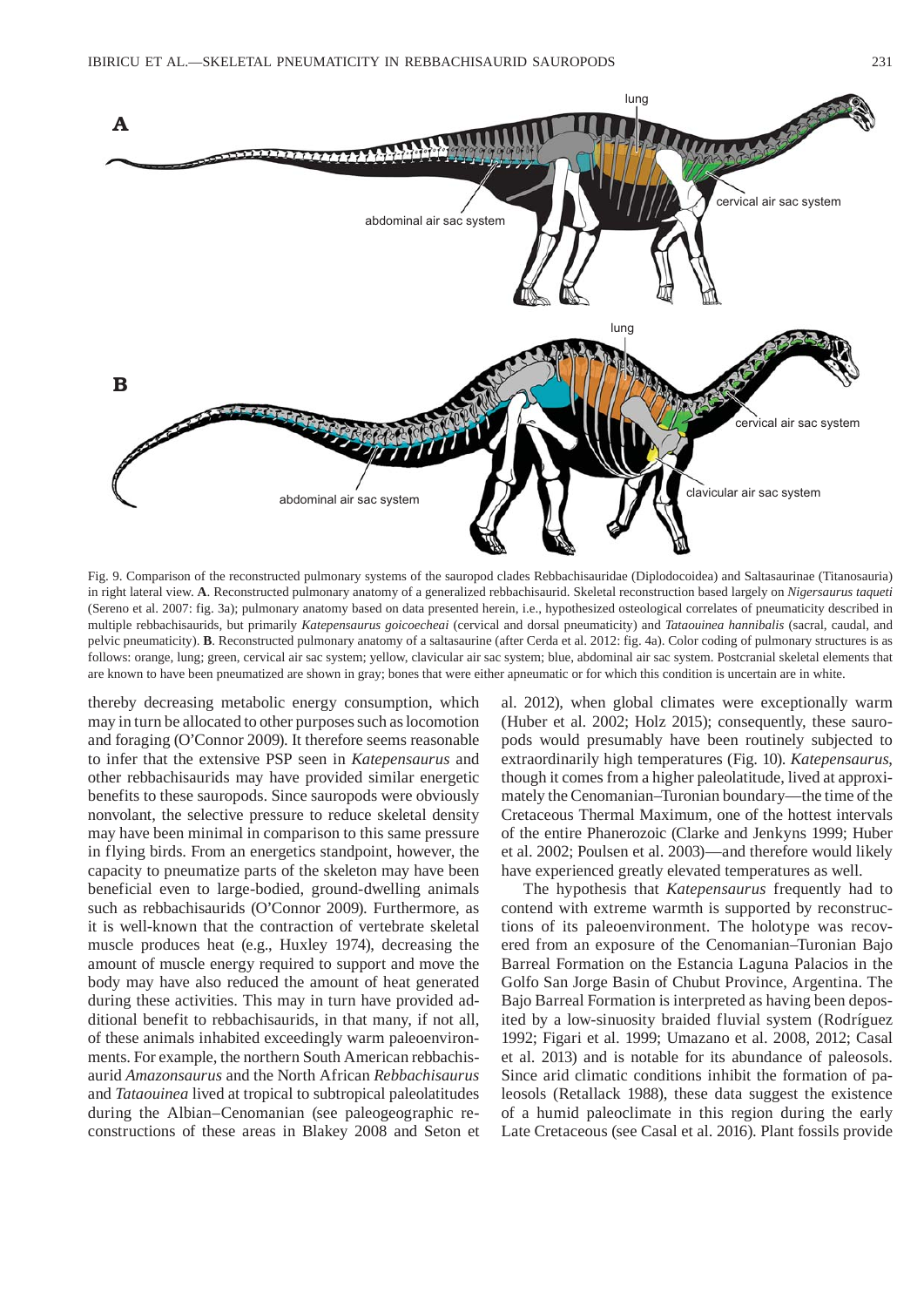

Fig. 10. Time-calibrated phylogeny of Rebbachisauridae and the relationship of rebbachisaurid evolution to Mesozoic geography and temperature. Genera with hatched stratigraphic ranges are European (although *Histriasaurus*, from Croatia, is more appropriately regarded as an African taxon; see Ibiricu et al. 2015), genera in solid black are South American, and genera in gray are African. Light gray band indicates the Cretaceous Thermal Maximum (KTR); note the existence of multiple rebbachisaurid genera during this interval. Geologic time scale after Walker et al. (2012); phylogenetic topology and stratigraphic ranges of taxa after Fanti et al. (2015: fig. 21b); paleotemperature curve based on and simplified from Holz (2015: appendix 1); curved, dashed line at KTR based on Zhou et al. 2012.

additional evidence that the Bajo Barreal Formation was deposited under a warm, humid paleoclimatic setting. Based on their study of fossil wood (pertaining to Araucariaceae, probably *Agathoxylon* sp.) from this unit, Pujana et al. (2007) proposed that the paleoclimate of central Patagonia during the early Late Cretaceous was characterized by an absence of seasonality. This inference is supported by the weakly defined boundaries of the growth rings in this wood, a feature that is associated with warm temperate to subtropical climates. Moreover, based on their studies of palynological assemblages, Archangelsky et al. (1994, 2009) and Barreda and Archangelsky (2006) also suggested the existence of a warm, humid paleoclimate in the Golfo San Jorge Basin during the Cenomanian.

Clearly, at least some rebbachisaurids habitually had to endure unusually hot temperatures. Although even the larger-bodied members of the clade were small compared to most other sauropods (e.g., the holotype of *Rebbachisaurus*

is estimated at 7915–12 015 kg in body mass, Wilson and Allain 2015; that of *Tataouinea* was roughly 12 m long in life, Fanti et al. 2015), these were still very large (approx. elephant-sized) animals that had to function in what were presumably extraordinarily warm climates, and that therefore may have been susceptible to heat stress. Within this context, the extensive PSP of *Katepensaurus* and other rebbachisaurids may be plausibly, if cautiously, interpreted, at least in part, as an adaptive response to the exceptional warmth of the mid-Cretaceous. Minimizing the density of the skeleton through increased invasion of postcranial bones by air sac diverticula may have reduced the muscle power required to move the body and the heat energy produced in so doing. This may in turn have enabled these dinosaurs to better cope with exceptionally hot conditions. Bearing this in mind, it is perhaps not coincidental that several of the rebbachisaurids that exhibit the most extensive PSP yet documented within the clade—*Amazonsaurus*, *Rebbachisaurus*,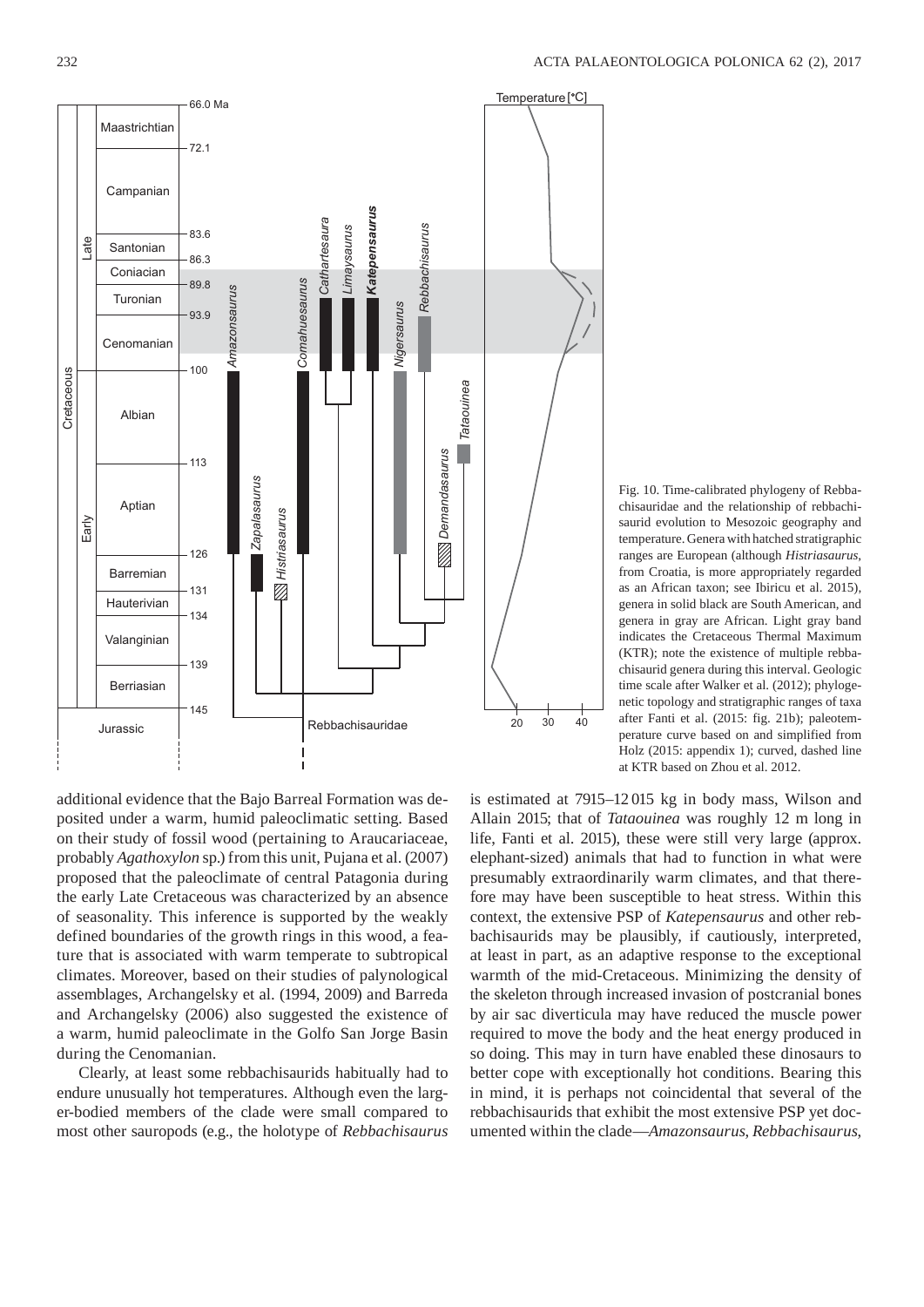and *Tataouinea*—inhabited equatorial to near-equatorial habitats during the extreme warmth of the mid-Cretaceous.

Nevertheless, it is important to note that other sauropod taxa—that often exhibit greater overall body sizes and possibly lower "grades" of PSP—lived in the same paleoenvironments. For example, *Katepensaurus* shared its paleoecosystem with comparably-sized titanosaurs such as *Sarmientosaurus musacchioi* (which was recovered from a near-equivalent horizon of the Bajo Barreal Formation at the same locality, the Estancia Laguna Palacios; see Martínez et al. 2016) and possibly *Epachthosaurus sciuttoi*, which comes from the same member of the same formation but from a different locality approximately 40 km to the southwest (Martínez et al. 2004). Similarly, isolated material that indicates the presence of very large-bodied titanosauriforms has been reported from the "Kem Kem beds" of Morocco (e.g., Lamanna and Hasegawa 2014; Ibrahim et al. 2016), the stratigraphic unit that yielded *Rebbachisaurus*. To conclude, although this hypothesis is weakly supported, we tentatively suggest that the extensive PSP seen in *Katepensaurus* and other rebbachisaurids may represent an adaptation for lightening the skeleton and lowering the body mass in response to the extremely warm climates of the mid-Cretaceous.

**Extensive pneumaticity in rebbachisaurids: convergence with saltasaurine titanosaurs**.—As documented above, rebbachisaurid diplodocoids such as *Katepensaurus* and *Tataouinea* exhibit manifestations of postcranial skeletal pneumaticity that are otherwise unknown within Sauropoda. Similarly, Cerda et al. (2012) and Zurriaguz and Cerda (2017) described the occurrence of elevated ("extreme") PSP in another neosauropod clade, saltasaurine titanosaurs (i.e., *Neuquensaurus australis*, *Rocasaurus muniozi*, and *Saltasaurus loricatus*; Fig. 9B), although the patterns of pneumaticity in rebbachisaurids and saltasaurines differ significantly. For instance, pneumatic pectoral girdle elements are presently known in saltasaurines but not rebbachisaurids, whereas a pneumatized ischium is known in at least one rebbachisaurid (*Tataouinea*) but not in saltasaurines. Furthermore, like other titanosaurs, saltasaurines primarily exhibit camellate and semicamellate pneumatic bone tissue rather than the camerate tissue that predominates in rebbachisaurids and other diplodocoids.

Since, as noted above, PSP is widespread in Sauropodomorpha and other ornithodiran archosaur clades, it is clear that the common ancestor of Rebbachisauridae and Saltasaurinae would have possessed a pneumatized postcranial skeleton; in other words, that PSP is a plesiomorphic condition shared by these diplodocoid and titanosaurian groups. Nevertheless, both rebbachisaurids and saltasaurines exhibit a "grade" or degree of PSP that appears to be elevated in comparison to that of their closest relatives (Fig. 9). For example, as detailed above, the dorsal vertebrae of *Katepensaurus* possess laterodiapophyseal fossae/fenestrae and intradiapophyseal chambers, and *Tataouinea* and probably *Amazonsaurus* have pneumatic pelvic elements, characters that are otherwise unknown in Diplodocoidea. Similarly, saltasaurines are the only titanosauriforms known to possess pneumatic posterior caudal vertebrae and pectoral elements. Evidently, then, the elevated degree of PSP seen in rebbachisaurids and saltasaurines (relative to other diplodocoids and titanosaurs, respectively) was convergently acquired.

Rebbachisaurids are the latest-surviving representatives of Diplodocoidea, having persisted until the mid-Cretaceous (Cenomanian–Turonian; Ibiricu et al. 2013a). Saltasaurines are also among the latest-surviving titanosaurs, with fossils having been recovered from deposits as recent as latest Cretaceous (Campanian–Maastrichtian) in age (Cerda et al. 2012; Zurriaguz and Cerda 2017), though other titanosaurian lineages persisted into the latest Cretaceous as well (e.g., Curry Rogers 2009; Lacovara et al. 2014). As such, the unusually well-developed postcranial skeletal pneumaticity of rebbachisaurids and saltasaurines—which in turn implies the presence of an extensive system of air sacs and pneumatic diverticula—may have provided some form of competitive advantage to these sauropods over many of their relatives. Elevated PSP may therefore have played an important role in the course of rebbachisaurid and saltasaurine evolution.

#### Conclusions

The type specimen of the Patagonian rebbachisaurid sauropod dinosaur *Katepensaurus goicoecheai* pertained to an individual with a minimum ontogenetic age of seven years at the time of its death. The dorsal vertebrae of *Katepensaurus* display a pneumatic configuration that has not been documented previously among sauropods, the laterodiapophyseal fenestrae and their associated intradiapophyseal chambers. This character complex constitutes an unambiguous indicator that, in this rebbachisaurid, the middle to posterior dorsal vertebral transverse processes were internally pneumatized. Within Sauropoda, this manifestation of postcranial skeletal pneumaticity is presently unique to *Katepensaurus*, and it is herein interpreted as an adaptation for minimizing the density of the skeleton.

*Katepensaurus* inhabited a warm, humid paleoenvironment at or near the Cretaceous Thermal Maximum, which was one of the hottest temporal intervals of the Phanerozoic. Interestingly, several other rebbachisaurids that also exhibit extensive PSP (e.g., *Amazonsaurus maranhensis*, *Rebbachisaurus garasbae*, *Tataouinea hannibalis*) lived at tropical to subtropical paleolatitudes during the mid-Cretaceous, and therefore would also have had to contend with extraordinarily warm conditions. We therefore tentatively propose that the decreased skeletal density afforded by the well-developed PSP of rebbachisaurids would have lowered the amount of energy required to move the bodies of these animals and the heat generated in so doing. As such, increased PSP may have enabled rebbachisaurids to better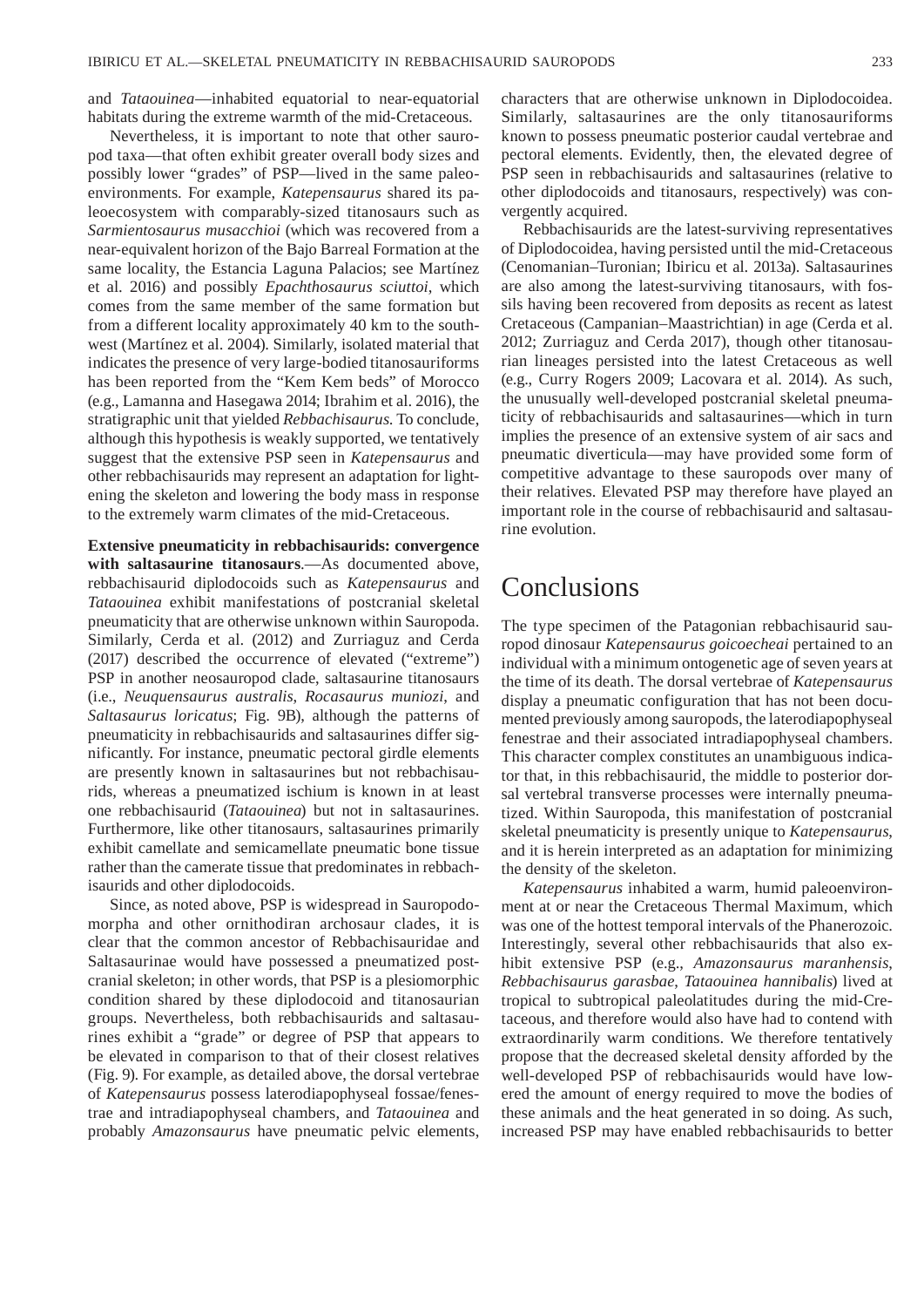cope with extremely warm climatic conditions. Though PSP was undoubtedly widespread among sauropods and other ornithodirans, rebbachisaurid diplodocoids and saltasaurine titanosaurs independently evolved an elevated degree of PSP relative to other representatives of Diplodocoidea and Macronaria, respectively. Extensive PSP may therefore have contributed to the evolutionary success of rebbachisaurids and saltasaurines, both of which were among the latest-surviving representatives of their respective neosauropod clades.

### Acknowledgments

We thank Marcelo Luna and Edmundo Ivany (both UNPSJB-PV) for their invaluable assistance in the field, particularly with the collection of the *Katepensaurus* type specimen. We also thank Marcelo Luna for photographing the fossils. We are grateful to the Goicoechea family (owners of the Estancia Laguna Palacios) for their more than two decades of support to the UNPSJB-PV. We also thank Juan Iturra, Juan Vargas, Guillermo McDonald, Lucas Penayo, Ezequiel Gonzalez, Vanesa Mansilla, Muriel Vilardo, and Marcelo Krause (all UNPSJB-PV), Mandi Lyon (Carnegie Museum of Natural History, Pittsburgh, USA), Matt Herne (The University of Queensland, Brisbane, Australia), Phil Fraley (Phil Fraley Productions, Pittsburgh, USA), Craig Cutler (Craig Cutler Studio, New York, USA), Daniel Zvereff (New York, USA), and residents of the village of Buen Pasto (especially Humberto Hourcade) for support in various field seasons. We also thank Martin Digorado, Marisol Aguirre, and Marcelo Fellner (all Sanatorio Asociación Española S.M., Comodoro Rivadavia) and Alejandro Panes (Instituto del Diagnóstico del Este del Chubut, Puerto Madryn, Argentina) for access to CT scanners. Andrew McAfee (Carnegie Museum of Natural History, Pittsburgh, USA) provided considerable assistance with the figures, especially Fig. 9A. We acknowledge Patrick O'Connor (Ohio University, Athens, USA) and Andrew Smith (The Natural History Museum, London, UK) for informative discussions that significantly improved an early version of the manuscript. A later version of the manuscript was substantially improved by reviews from José Carballido (Museo Paleontológico Egidio Feruglio, Trelew, Argentina) and Mathew Wedel (Western University of Health Sciences, Pomona, USA) and by editorial comments from Stephen Brusatte (University of Edinburgh, UK). IAC thanks J. Bar, Alexandra Elbakyan, and the Wikipaleo group for access to relevant literature. This work was supported by The Jurassic Foundation (grant to LMI in 2011, which supported several collecting visits to the *Katepensaurus* quarry), the Agencia Nacional de Promoción Científica y Tecnológica (PICT 2012-2884 to LMI; PICT 2015-1021 to IAC), and Carnegie Museum of Natural History (to MCL).

# References

- Apesteguía, S. 2005. Evolution of the hyposphene-hypantrum complex within Sauropoda. *In*: V. Tidwell and K. Carpenter (eds.), *Thunder-Lizards: The Sauropodomorph Dinosaurs*, 248–267. Indiana University Press, Bloomington.
- Apesteguía, S. 2007. The sauropod diversity of the La Amarga Formation (Barremian), Neuquén (Argentina). *Gondwana Research* 12: 533–546.
- Apesteguía, S., Gallina, P.A., and Haluza, A. 2010. Not just a pretty face: anatomical peculiarities in the postcranium of rebbachisaurids (Sauropoda: Diplodocoidea). *Historical Biology* 22: 165–174.
- Archangelsky, S., Barreda, V., Passalia, M.G., Gandolfo, M., Prámparo,

M., Romero, E., Cúneo, R., Zamuner, A., Iglesias, A., Llorens, M., Puebla, G.G., Quattrocchio, M., and Volkheimer, W. 2009. Early angiosperm diversification: evidence from southern South America. *Cretaceous Research* 30: 1073–1082.

- Archangelsky, S., Bellosi, E.S., Jalfin, G.A., and Perrot, C. 1994. Palynology and alluvial facies from the mid-Cretaceous of Patagonia, subsurface of San Jorge Basin, Argentina. *Cretaceous Research* 15: 127–142.
- Barreda, V., and Archangelsky, S. 2006. The southernmost record of tropical pollen grains in the mid-Cretaceous of Patagonia, Argentina. *Cretaceous Research* 27: 778–787.
- Benson, R.B.J., Butler, R.J., Carrano, M.T., and O'Connor, P.M. 2012. Air-filled postcranial bones in theropod dinosaurs: physiological implications and the "reptile"–bird transition. *Biological Reviews* 87: 168–193.
- Blakey, R.C. 2008. Gondwana paleogeography from assembly to breakup—a 500 my odyssey. *Geological Society of America Special Paper* 441: 1–28.
- Britt, B.B. 1997. Postcranial pneumaticity. *In*: P.J. Currie and K. Padian (eds.), *Encyclopedia of Dinosaurs*, 590–593. Academic Press, San Diego.
- Butler, R.J., Barrett, P.M., and Gower, D.J. 2012. Reassessment of the evidence for postcranial skeletal pneumaticity in Triassic archosaurs, and the early evolution of the avian respiratory system. *PLoS ONE* 7: e34094.
- Calvo, J.O., and Salgado, L. 1995. *Rebbachisaurus tessonei* sp. nov. a new Sauropoda from the Albian–Cenomanian of Argentina; new evidence on the origin of the Diplodocidae. *Gaia* 11: 13–33.
- Carballido, J.L., Salgado, L., Pol, D., Canudo, J.I., and Garrido, A.C. 2012. A new basal rebbachisaurid (Sauropoda, Diplodocoidea) from the Early Cretaceous of the Neuquén Basin: evolution and biogeography of the group. *Historical Biology* 24: 631–654.
- Carvalho, I.S., Avilla, L.S., and Salgado, L. 2003. *Amazonsaurus maranhensis* gen. et sp. nov. (Sauropoda, Diplodocoidea) from the Lower Cretaceous (Aptian–Albian) of Brazil. *Cretaceous Research* 24: 697–713.
- Casal, G.A., Martínez, R.D., Ibiricu, L.M., González Riga, B., and Foix, N. 2013. Tafonomía del dinosaurio terópodo *Aniksosaurus darwini*, Formación Bajo Barreal, Cretácico Tardío de Patagonia (Argentina). *Ameghiniana* 50: 571–592.
- Casal, G.A., Martínez, R.D., Luna, M., and Ibiricu, L.M. 2016. Ordenamiento y caracterización faunística del Cretácico Superior del Grupo Chubut, Cuenca del Golfo San Jorge, Argentina. *Revista Brasileira de Paleontologia* 19: 53–70.
- Cerda, I.A., Salgado, L., and Powell, J.E. 2012. Extreme postcranial pneumaticity in sauropod dinosaurs from South America. *Paläontologische Zeitschrift* 86: 441–449.
- Chinsamy, A., and Raath, M.A. 1992. Preparation of fossil bone for histological examination. *Palaeontologia Africana* 29: 39–44.
- Chinsamy-Turan, A. 2005. *The Microstructure of Dinosaur Bone: Deciphering Biology with Fine-Scale Techniques*. 216 pp. Johns Hopkins University Press, Baltimore.
- Claessens, L.P.A.M., O'Connor, P.M., and Unwin, D.M. 2009. Respiratory evolution facilitated the origin of pterosaur flight and aerial gigantism. *PLoS ONE* 4: e4497.
- Clarke, L.J., and Jenkyns, H.C. 1999. New oxygen isotope evidence for long-term Cretaceous climatic change in the Southern Hemisphere. *Geology* 27: 699–702.
- Curry Rogers, K. 2009. The postcranial osteology of *Rapetosaurus krausei* (Sauropoda: Titanosauria) from the Late Cretaceous of Madagascar. *Journal of Vertebrate Paleontology* 29: 1046–1086.
- Dalla Vecchia, F.M. 1999. Atlas of the sauropod bones from the upper Hauterivian-lower Barremian of Bale/Valle (SW Istria, Croatia). *Natura Nacosta* 18: 6–41.
- Duncker, H.R. 1972. Structure of avian lungs. *Respiration Physiology* 14: 44–63.
- Fajardo, R.J., Hernandez, E., and O'Connor, P.M. 2007. Postcranial skeletal pneumaticity: a case study in the use of quantitative microCT to assess vertebral structure in birds. *Journal of Anatomy* 211: 138–147.
- Fanti, F., Cau, A., Cantelli, L., Hassine, M., and Auditore, M. 2015. New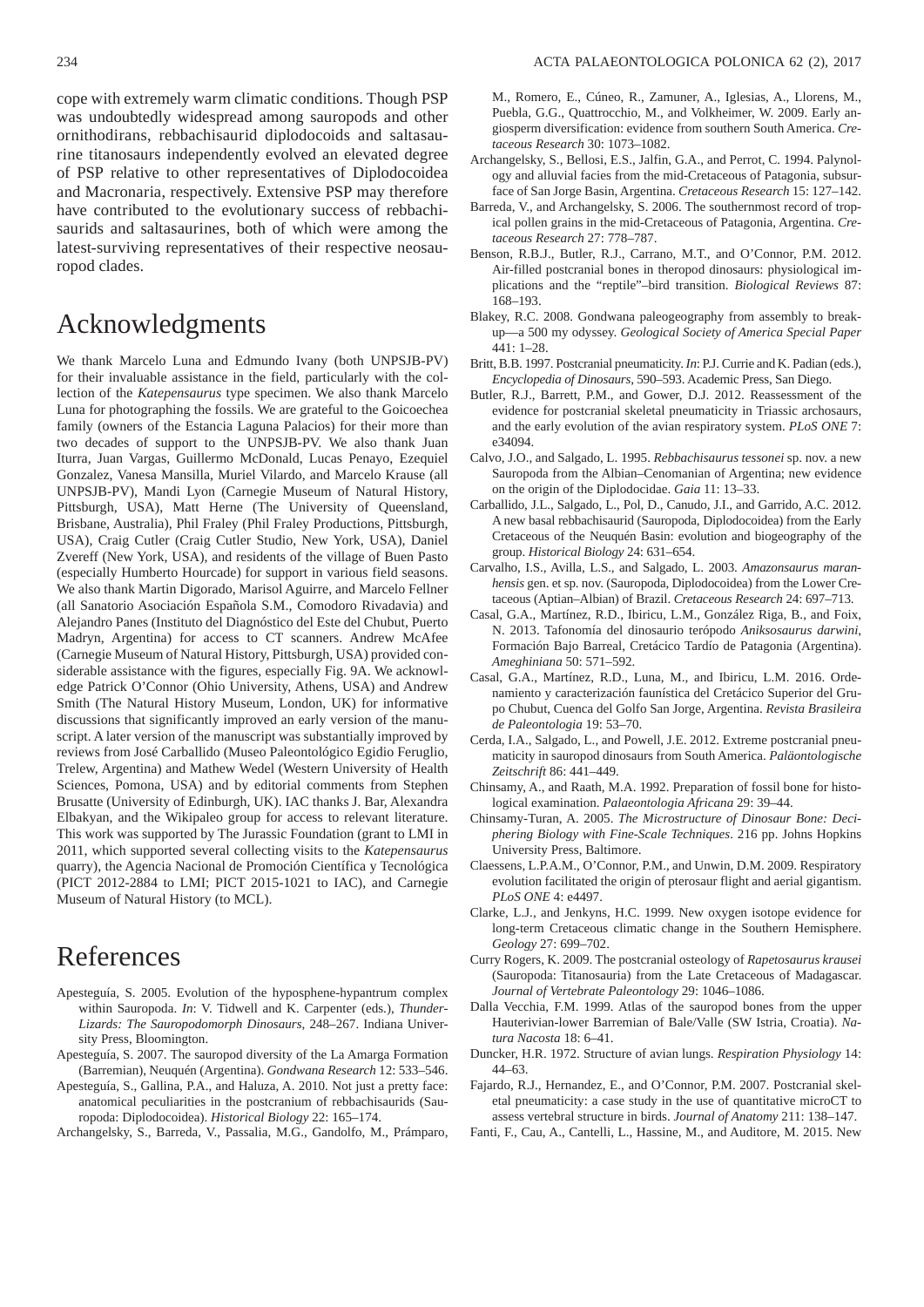information on *Tataouinea hannibalis* from the Early Cretaceous of Tunisia and implications for the tempo and mode of rebbachisaurid sauropod evolution. *PLoS ONE* 10: e0123475.

- Fanti, F., Cau, A., Hassine, M., and Contessi, M. 2013. A new sauropod dinosaur from the Early Cretaceous of Tunisia with extreme avian-like pneumatization. *Nature Communications* 4: 2080.
- Figari, E.G., Strelkov, E., Laffitte, G., Cid de La Paz, M.S., Courtade, S.F., Celaya, J., Vottero, A., Lafourcade, P., Martínez, R., and Villar, H.J. 1999. Los sistemas petroleros de la Cuenca del Golfo San Jorge: síntesis estructural, estratigráfica y geoquímica. *In*: G.A. Chebli (ed.), *4º Congreso de Exploració n y Desarrollo de Hidrocarburos, Actas*, 197–237. Mar del Plata.
- Francillon-Vieillot, H., De Buffrénil, V., Castanet, J., Géraudie, J., Meunier, F.J., Sire, J.Y., Zylberberg, L., and De Ricqlès, A. 1990. Microstructure and mineralization of vertebrate skeletal tissues. *In*: J.G. Carter (ed.), *Skeletal Biomineralization: Patterns, Processes, and Evolutionary Trends*, 175–234. American Geophysical Union, Washington.
- Gallina, P.A. and Apesteguía, S. 2005. Cathartesaura anaerobica gen. et sp. nov., a new rebbachisaurid (Dinosauria, Sauropoda) from the Huincul Formation (Upper Cretaceous), Río Negro, Argentina. *Revista del Museo Argentino de Ciencias Naturales* 7: 153–166.
- Haluza, A., Canale, J.I., Otero, A., Pérez, L.M., and Scanferla, C.A. 2012. Changes in vertebral laminae across the cervicodorsal transition of a well-preserved rebbachisaurid (Dinosauria, Sauropoda) from the Cenomanian of Patagonia. *Journal of Vertebrate Paleontology* 32: 219–224.
- Henderson, D.M. 2004. Tipsy punters: sauropod dinosaur pneumaticity, buoyancy and aquatic habits. *Proceedings of the Royal Society of London B* 271: S180–S183.
- Holz, M. 2015. Mesozoic paleogeography and paleoclimates—a discussion of the diverse greenhouse and hothouse conditions of an alien world. *Journal of South American Earth Sciences* 61: 91–107.
- Huber, B.T., Norris, R.D., and MacLeod, K.G. 2002. Deep-sea paleotemperature record of extreme warmth during the Cretaceous. *Geology* 30: 123–126.
- Huxley, A.F. 1974. Muscular contraction. *The Journal of Physiology* 243: 1–43.
- Ibiricu, L.M., Casal, G.A., Lamanna, M.C., Martínez, R.D., Harris, J.D., and Lacovara, K.J. 2012. The southernmost records of Rebbachisauridae (Sauropoda: Diplodocoidea), from early Late Cretaceous deposits in central Patagonia. *Cretaceous Research* 34: 220–232.
- Ibiricu, L.M., Casal G.A., Martínez, R.D., Lamanna, M.C., Luna, M., and Salgado, L. 2013a. *Katepensaurus goicoecheai* gen. et sp. nov., a Late Cretaceous rebbachisaurid (Sauropoda, Diplodocoidea) from central Patagonia, Argentina. *Journal of Vertebrate Paleontology* 33: 1351–1366.
- Ibiricu, L.M., Casal, G.A., Martínez, R.D., Lamanna, M.C., Luna, M., and Salgado, L. 2015. New material of *Katepensaurus goicoecheai* (Sauropoda: Diplodocoidea) and its significance for the morphology and evolution of Rebbachisauridae. *Ameghiniana* 52: 430–446.
- Ibiricu, L.M., Lamanna, M.C., and Lacovara, K.J. 2013b. The influence of caudofemoral musculature on the titanosaurian (Saurischia: Sauropoda) tail skeleton: morphological and phylogenetic implications. *Historical Biology* 26: 454–471.
- Ibrahim, N., Dal Sasso, C., Maganuco, S., Fabbri, M., Martill, D.M., Gorscak, E., and Lamanna, M.C. 2016. Evidence of a derived titanosaurian (Dinosauria, Sauropoda) in the "Kem Kem beds" of Morocco, with comments on sauropod paleoecology in the Cretaceous of Africa. *In:* A. Khosla and S.G. Lucas (eds.), Cretaceous Period: Biotic Diversity and Biogeography. *New Mexico Museum of Natural History and Science Bulletin* 71: 149–159.
- Janensch, W. 1947. Pneumatizitat bei Wirbeln von sauropoden und anderen saurischien. *Palaeontographica* 3: 1–25.
- Klein, N., and Sander, M. 2008. Ontogenetic stages in the long bone histology of sauropod dinosaurs. *Paleobiology* 34: 247–263.
- Lacovara, K.J., Lamanna, M.C., Ibiricu, L.M., Poole, J.C., Schroeter, E.R., Ullmann, P.V., Voegele, K.K., Boles, Z.M., Carter, A.M., Fowler, E.K., Egerton, V.M., Moyer, A.E., Coughenour, C.L., Schein, J.P., Harris, J.D., Martínez, R.D., and Novas, F.E. 2014. A gigantic, exceptionally

complete titanosaurian sauropod dinosaur from southern Patagonia, Argentina. *Scientific Reports* 4: 6196.

- Lamanna, M.C., and Hasegawa, Y. 2014. New titanosauriform sauropod dinosaur material from the Cenomanian of Morocco: implications for paleoecology and sauropod diversity in the Late Cretaceous of North Africa. *Bulletin of Gunma Museum of Natural History* 18: 1–19.
- Mannion, P.D. and Barrett, P.M. 2013. Additions to the sauropod dinosaur fauna of the Cenomanian (early Late Cretaceous) Kem Kem beds of Morocco: palaeobiogeographical implications of the mid-Cretaceous African sauropod fossil record. *Cretaceous Research* 45: 49–59.
- Mannion, P.D., Upchurch, P., Mateus, O., Barnes, R.N., and Jones, M.E.H. 2012. New information on the anatomy and systematic position of *Dinheirosaurus lourinhanensis* (Sauropoda: Diplodocoidea) from the Late Jurassic of Portugal, with a review of European diplodocoids. *Journal of Systematic Palaeontology* 10: 521–551.
- Martínez, R.D., Giménez, O., Rodríguez, J.F., Luna, M., and Lamanna, M.C. 2004. An articulated specimen of the basal titanosaurian (Dinosauria: Sauropoda) *Epachthosaurus sciuttoi* from the early Late Cretaceous Bajo Barreal Formation of Chubut Province, Argentina. *Journal of Vertebrate Paleontology* 24: 107–120.
- Martínez, R.D.F., Lamanna, M.C., Novas, F.E., Ridgely, R.C., Casal, G.A., Martínez, J.E., Vita, J.R., and Witmer, L.M. 2016. A basal lithostrotian titanosaur (Dinosauria: Sauropoda) with a complete skull: implications for the evolution and paleobiology of Titanosauria. *PLoS ONE* 11: e0151661.
- Medeiros, M.A. and Schultz, C.L. 2004. *Rayososaurus* (Sauropoda, Diplodocoidea) no meso-Cretáceo do norte-nordeste Brasileiro. *Revista Brasileira de Paleontologia* 7: 275–279.
- Nopcsa, F. 1902. Notizen über cretacische Dinosaurier. 3. Wirbel eines südamerikanischen Sauropoden. *Sitzungsberichte der Mathematisch-Naturwissenschaftliche Classe der Kaiserlichen Akademie der Wissenschaften, Wien* 111: 108–114.
- O'Connor, P.M. 2004. Pulmonary pneumaticity in the postcranial skeleton of extant Aves: a case study examining Anseriformes. *Journal of Morphology* 261: 141–161.
- O'Connor, P.M. 2006. Postcranial pneumaticity: an evaluation of soft-tissue influences on the postcranial skeleton and the reconstruction of pulmonary anatomy in archosaurs. *Journal of Morphology* 267: 1199– 1226.
- O'Connor, P.M. 2007. The postcranial axial skeleton of *Majungasaurus crenatissimus* (Theropoda: Abelisauridae) from the Late Cretaceous of Madagascar. *Society of Vertebrate Paleontology Memoir* 8: 127–162.
- O'Connor, P.M. 2009. Evolution of archosaurian body plans: skeletal adaptations of an air-sac-based breathing apparatus in birds and other archosaurs. *Journal of Experimental Zoology Part A* 311: 629–646.
- O'Connor, P.M. and Claessens, L.P. 2005. Basic avian pulmonary design and flow-through ventilation in non-avian theropod dinosaurs. *Nature* 436: 253–256.
- Organ, C.L. 2006. Thoracic epaxial muscles in living archosaurs and ornithopod dinosaurs. *The Anatomical Record Part A* 288: 782–793.
- Paulina Carabajal, A., Canale, J.I., and Haluza, A. 2016. New rebbachisaurid (Sauropoda, Diplodocoidea) cranial remains from the Cretaceous of Patagonia, Argentina, and the first endocranial description for a South American representative of the clade. *Journal of Vertebrate Paleontology* 36: e1167067.
- Perry, S.F. and Sander, M. 2004. Reconstructing the evolution of the respiratory apparatus in tetrapods. *Respiratory Physiology and Neurobiology* 144: 125–139.
- Perry, S.F., Breuer, T., and Pajor, N. 2011. Structure and function of the sauropod respiratory system. *In*: N. Klein, K. Remes, C.T. Gee, and P.M. Sander (eds.), *Biology of the Sauropod Dinosaurs: Understanding the Life of Giants*, 83–93. Indiana University Press, Bloomington.
- Perry, S.F., Christian, A., Breuer, T., Pajor, N., and Codd, J.R. 2009. Implications of an avian-style respiratory system for gigantism in sauropod dinosaurs. *Journal of Experimental Zoology Part A* 311: 600–610.
- Poulsen, C.J., Gendaszek, A.S., and Jacob, R.L. 2003. Did the rifting of